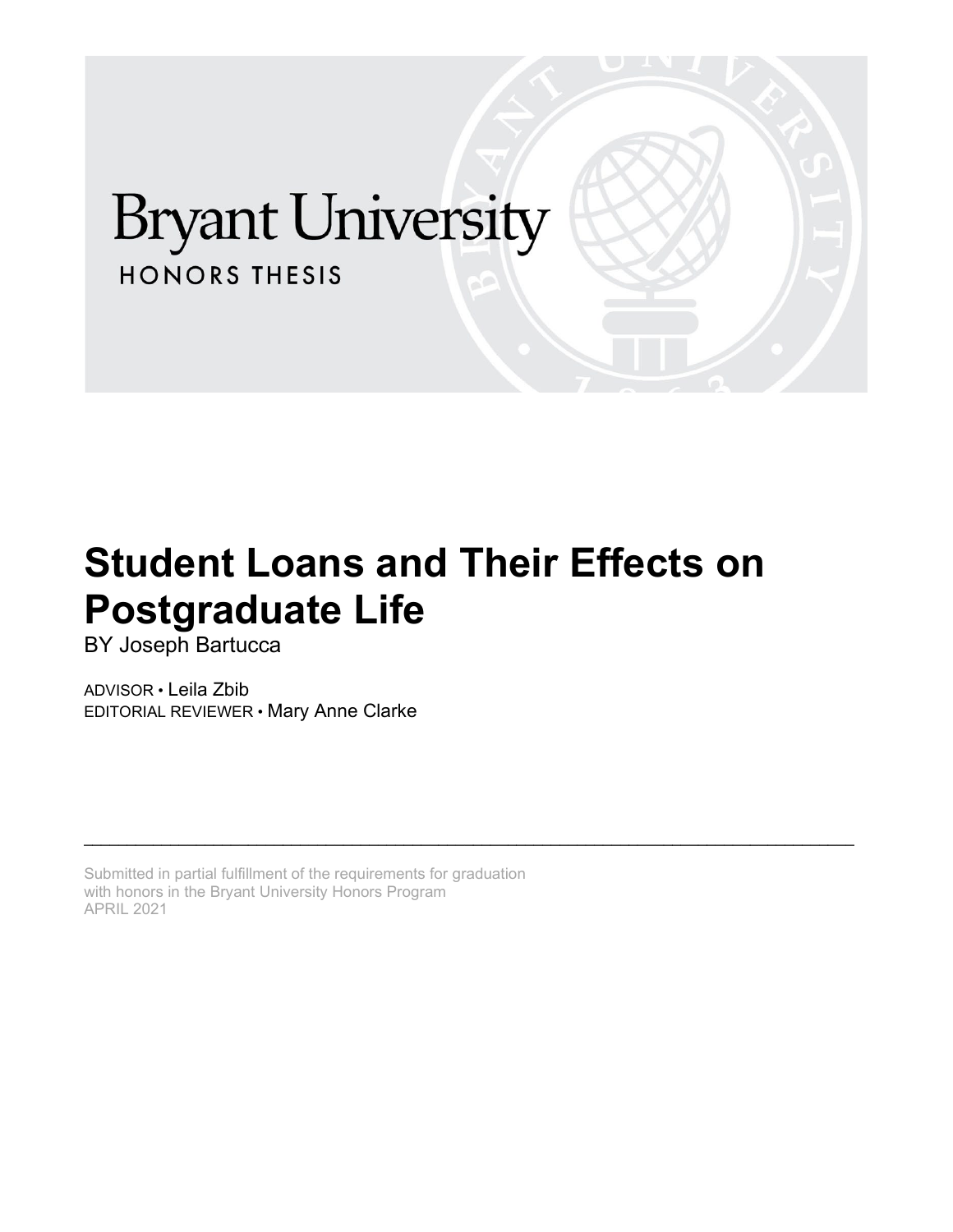# <span id="page-1-0"></span>**TABLE OF CONTENTS**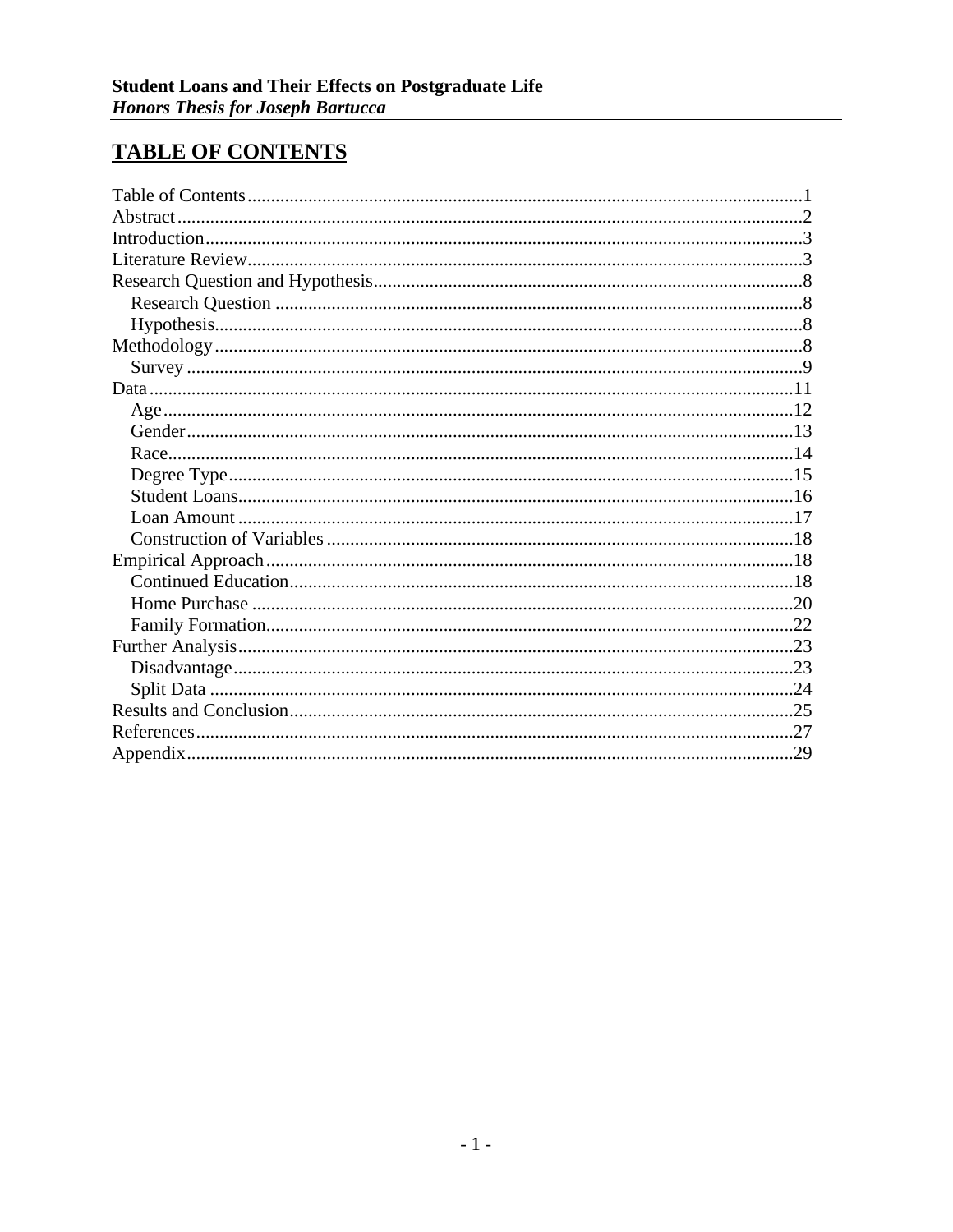# <span id="page-2-0"></span>**ABSTRACT**

College tuition has been steadily increasing in America throughout the past two decades as demand for a higher education has continued to rise. A college education is invaluable and is inevitably essential in obtaining a successful career. As a result, more and more students have been depending on student loans to finance their way through college. The average college student loan debt has reached about \$30,000 per student upon graduation nowadays. Because of these skyrocketing debt amounts, several life goals and aspirations have been impacted, including future employment, further enrollment, family formation, homeownership, and net worth. The objective of this project is to determine where there are significances between student loan debt and postgraduate life decisions, specifically continued education, homeownership, and family formation. The main purpose is to further add to existing data explaining the burdens of college loan debt and how something as simple as obtaining an education can be so impactful on one's finances and life decisions. A survey was conducted among Bryant University alumni where the data was used to run various regression and t-test models to determine the correlations between student loan debt and postgraduate decisions. As a result, it was determined that student loan debt does in fact negatively impact one's decision to pursue postgraduate enrollment and homeownership, however, family formation has proven to be not impacted by loans, although, this could be a result of many other factors.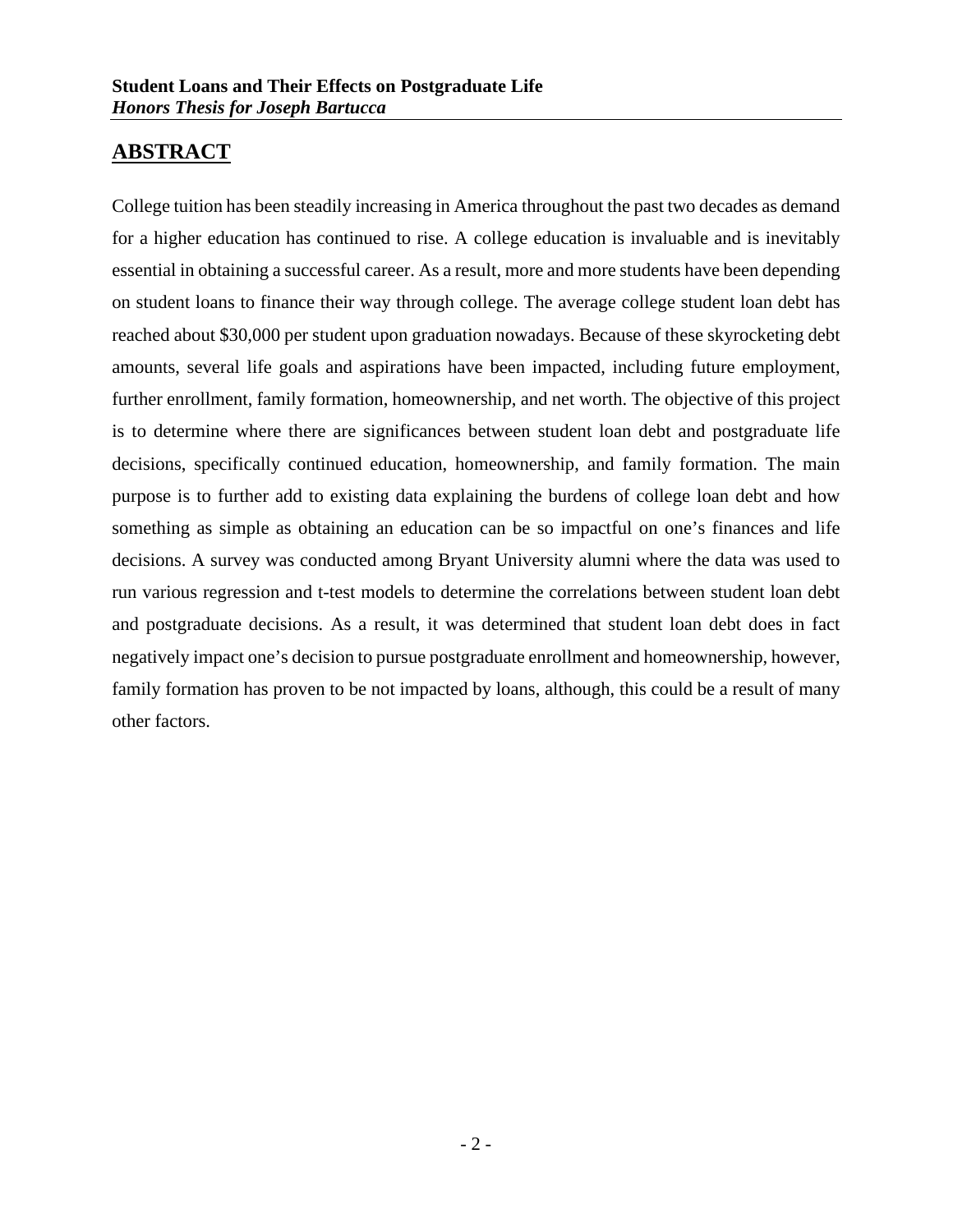## <span id="page-3-0"></span>**INTRODUCTION**

As seen throughout the past couple of decades in the United States, student loan debt has been continuously on the rise among college graduates and has led to public concern regarding potential social and economic consequences (Fry, 2019). The reason being is due to the significant increases in college tuition prices, currently at an all-time high because of the rising demand for higher education. The question as to whether college is even worth it or not has recently come into play due to the financial burden students must face upon graduation and the impact in has on their futures. Because of the large monthly payments that graduates are forced to make to pay back their loans, many graduates must put several life goals on pause because since do not have the necessary finances, which causes concern for future generations as tuition costs and student loan debt continue to increase. Factors such as employment upon graduation, enrollment in graduate school, family formation, purchasing a home, and overall net worth may potentially be affected by student loan debt.

As students decide on the route they want to take upon graduation, many are faced with the decision to choose a career path in which will provide them with larger salaries rather than satisfaction with what they are doing. Also, due to their large debts, many graduates decide not to enroll in further education because they do not want to put themselves in a position where they will take on even more debt burdens. Family formation is also a factor that may be delayed including getting married and having children simply because many people do not want to place themselves beneath such a heavy financial burden on top of their loan payments. This goes hand in hand with purchasing a home of their own because it is likely that adding a mortgage to their debt burdens would force them to allocate even more of their monthly salary to paying off their debts. Student loan debt plays a much larger role than some may realize and could prevent one from making investments that could pay off later in their lives, and it is important that this be addressed to support future college generations.

## <span id="page-3-1"></span>**LITERATURE REVIEW**

A vast amount of literature exists on student loans and their impact on students. According to Mark Kantrowitz's Student Aid Policy Analysis Papers (2015), student loan debt has been growing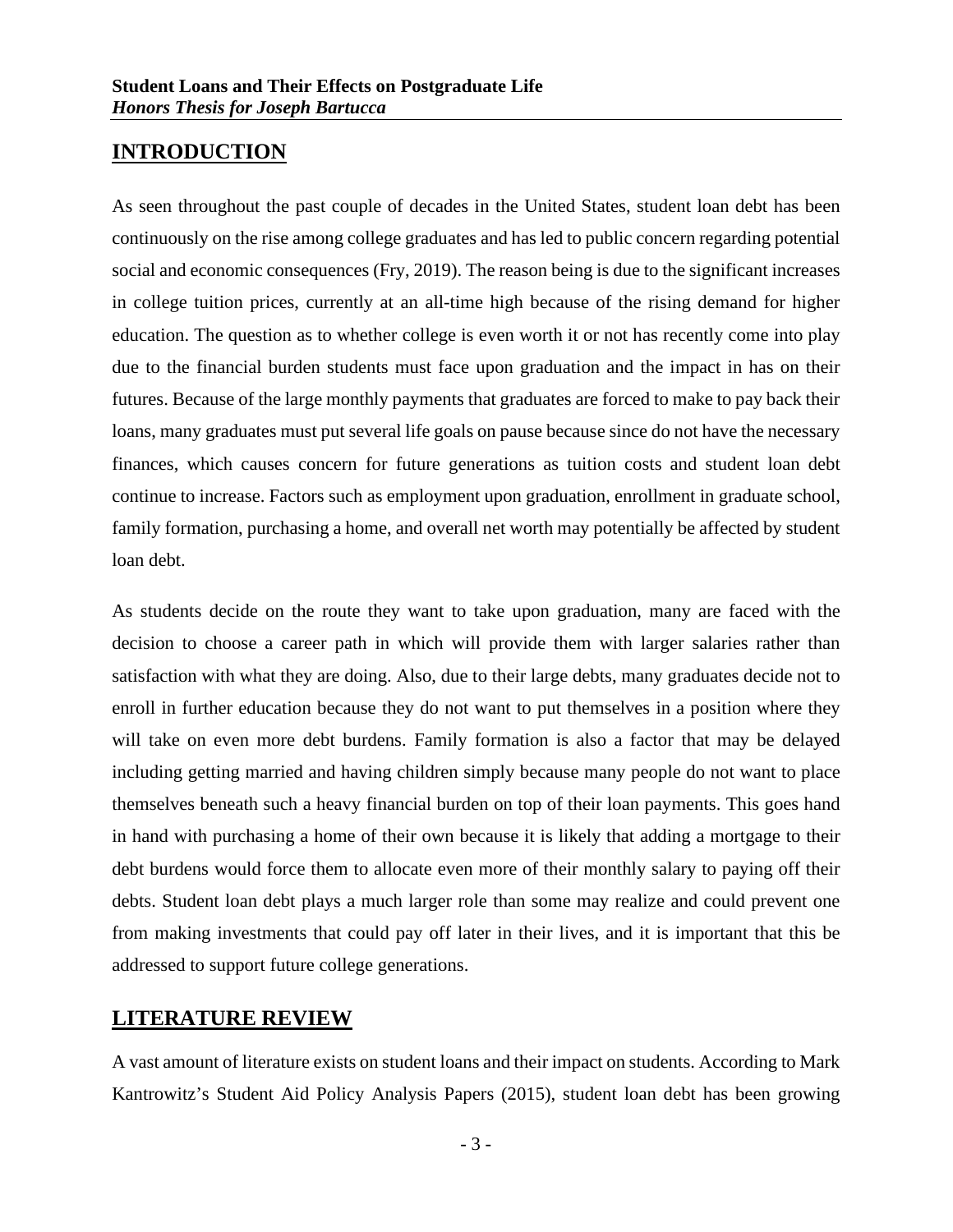rapidly over the past ten to twenty years. The average student debt in 1993 was just shy of \$10,000, where only about 45% of students were graduating with student loans. However, just ten years later, the average student debt rose to about \$19,000, where almost 64% of students graduated with student loans. By 2015, the average student debt accumulated to about \$35,000, with up to 71% of students graduating with student loans. Debt has more than tripled in only twenty years along with the percentage of students graduating with student loans rising almost 30% (Kantrowitz, 2015). Along with this, Kantrowitz also explains the 10% debt-to-income threshold, which explains that a borrower has excessive student loan debt when 10% or more of the borrower's gross income must be devoted to paying back student loan debt. This threshold is also consistent with the rule of thumb that total student loan debt upon graduation should be no more than the borrower's expected annual salary. In most cases, student loan debt exceeds these benchmarks and is a major cause for concern because it leaves graduates in financially unstable situations upon graduation, which could take a major toll on future aspirations.

Not only does student loan debt affect borrowers upon graduation, however, it also has an impact on them amidst their college experience. As explained by Amanda Baker and Catherine Montalto (2019), college students who are concerned more about finances than their education tend to demonstrate lower goal commitment, lower academic engagement, and lower persistence while in school. It is understandable that this could be a major distraction for students because they become more worried about how they are going to come up with the money to pay for the education that they are receiving, which can further add to the pressures of being a college student. As a result, high levels of financial distress and student loan debt have been linked with increases in the likelihood of students dropping out of college or finding ways to reduce their workload. In connection with this, student loans have even resulted in students forgoing college enrollment, according to William Elliot (2013), because they simply do not want to put themselves in a position where they will have to pay back these loans in the future. Although this may seem like a good option to help alleviate the financial distress of college, it will only hurt students later due to the nature that a college education is invaluable and could be the door to a world of future opportunities. According to Richard Fry of the Pew Research Center (2014), households that owe student debt tend to have higher incomes and are better educated than those without student debt. Young, college educated adults have a median household income of about \$60,000, regardless of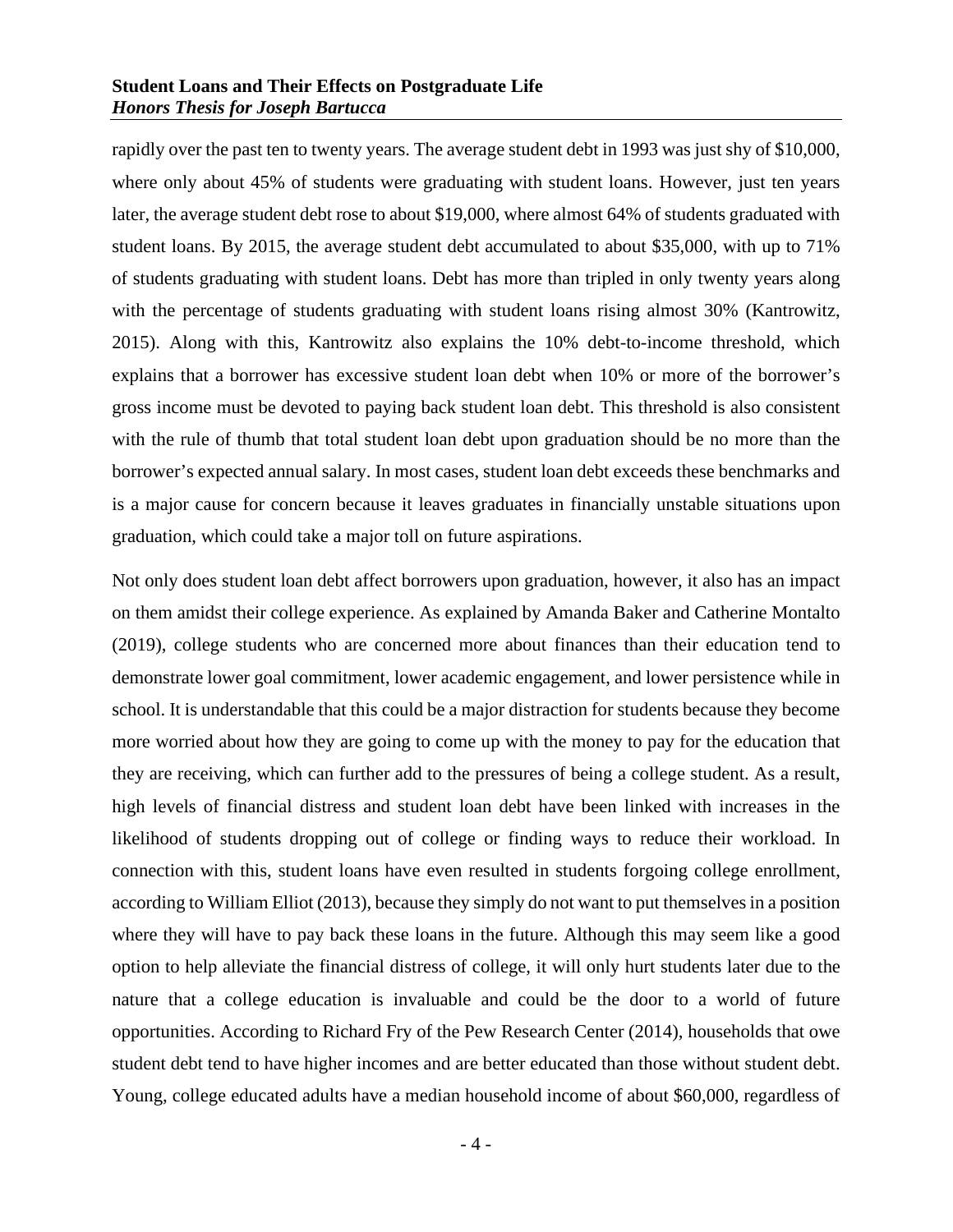#### **Student Loans and Their Effects on Postgraduate Life** *Honors Thesis for Joseph Bartucca*

whether they had student loans or not, while median income for those who did not graduate from college is nearly half, at \$32,000. These numbers stress the importance of a college education and it is critical to understand that although it may seem like dropping out is the best option for the time being, it is not. It will be much more advantageous in the long run to complete your education, whether you have student loans or not, because it places you in a much better financial position in the future.

Along with a decrease in goal commitment, academic engagement, and persistence, students reporting high financial stress had significantly lower GPAs than students who reported low financial stress. This information comes from a 2014 online survey given to a random sample of 5,000 undergraduate students who were enrolled at a large public university in the Midwest (Baker & Montalto, 2019). In this survey, students were asked about grade point averages, expected student loan debt, and their financial stress levels, and results made it clear that those with higher financial stress had much lower grade point averages. This supports the notion that high tuition costs and high levels of student loan debt greatly impact the well-being of students and contributes to the strain that obtaining a college education can have on many.

Not only do loans affect a student's grades and well-being, but they also influence what students choose to study while attending school. As explained by Bruce Chapman and Kiatanantha Lounkaewa (2010), many students aim to study certain things in college that will result in larger salaries upon graduation, rather than actually pursuing their dreams and doing what they desire. Students know that getting a higher education is necessary in today's society if they hope to be successful, however, some simply cannot afford to do so, resulting in having to take out student loans. As a result, many students decide to concentrate in majors that will make them more money when pursuing a career, rather than concentrating in something they enjoy, because they know they will have to pay these loans back and want to set themselves up in the best possible way financially to do so.

Now that specifics of student loan debt have been addressed and it is understandable how large of a problem it is for students, the effects that these loans have on life after college will be investigated. On the authority of Erin Velez, Melissa Cominole, and Alexander Bentz (2020), about two thirds of students who are receiving their bachelor's degrees take out loans to fund their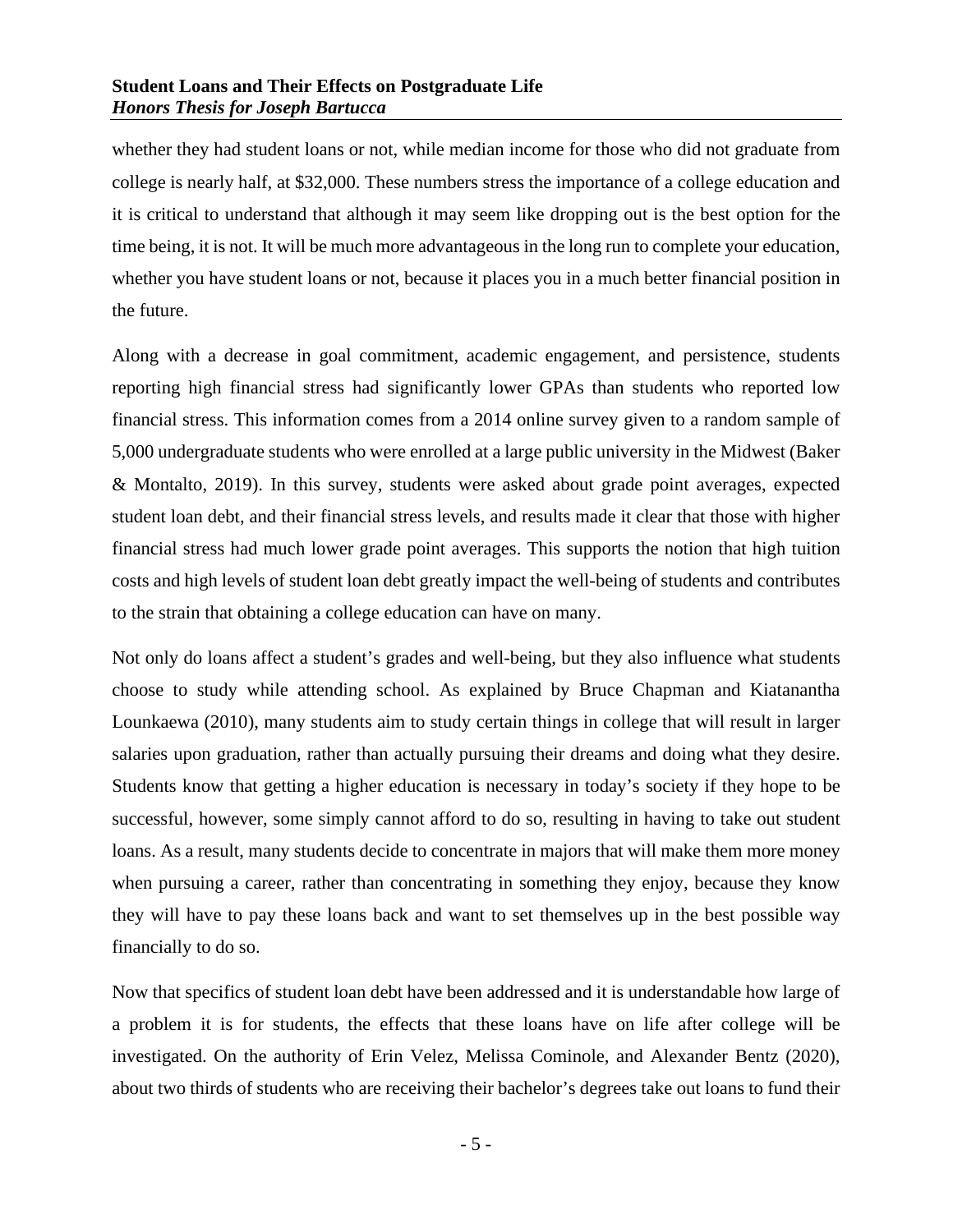#### **Student Loans and Their Effects on Postgraduate Life** *Honors Thesis for Joseph Bartucca*

educations and the average debt has risen to about \$30,000 in loans per student in 2018. As a result of these ever-increasing numbers, graduates with high debt tend to delay many life achievements because they are not financially prepared. Endeavors such as employment, additional enrollment, family formation, homeownership, and net worth have all been pushed off because recent graduates do not want to take on any more debt burdens on top of the college loan debt they must already repay. Student loan debt may affect post-college employment because graduates with more debt need to work more hours or choose less desirable jobs with higher incomes to afford to pay back their loans. Also, graduates with debt from undergraduate education may choose to delay or not pursue additional education because they are worried about their current debt and want to avoid taking on even more educational debt. According to the authors most recently mentioned, it has been found through previous literature that females with higher student debt are more likely to delay having children than those with low debt because children can quickly become very expensive and can also contribute to an increase in debt.

Although all these factors become affected because of student loan debt, homeownership rates have drastically continued to decrease in young adults as well. As mentioned by Jason Houle and Lawrence Berger (2015), student loan debt is leading young adults under the age of 30 to forgo home buying because they are leaving college with an average of \$30,000 in student loan debt. The reason is because they do not want the additional debt burden, or they are simply unable to get approval for mortgages due to their high debt and low credit scores. Data shows that in 2006, 35.1 percent of young adults under the age of 30 owned a home, while in 2013, only 30.2 percent owned a home. Although it is not certain that student loans are the reason for this, there is a clear negative correlation that shows as student loan debt has increased, homeownership has declined. Student loan debt is forcing young adults to delay home buying because they do not want to take on additional debt and typically when one takes on too much debt, their credit scores decrease which could hurt eligibility for mortgages.

Mezza, Ringo, Sherlund, and Sommer (2015) explain that student debt has more than doubled over the past decade and reached over 1.1 trillion dollars in America as of 2015. During this span, the American homeownership rate fell five percent, where the largest drop was among young households, between ages 24 and 32, at a nine percent decrease. It has been stated that the increase in student loan debt is a key factor in this homeownership decline through borrowers' ability to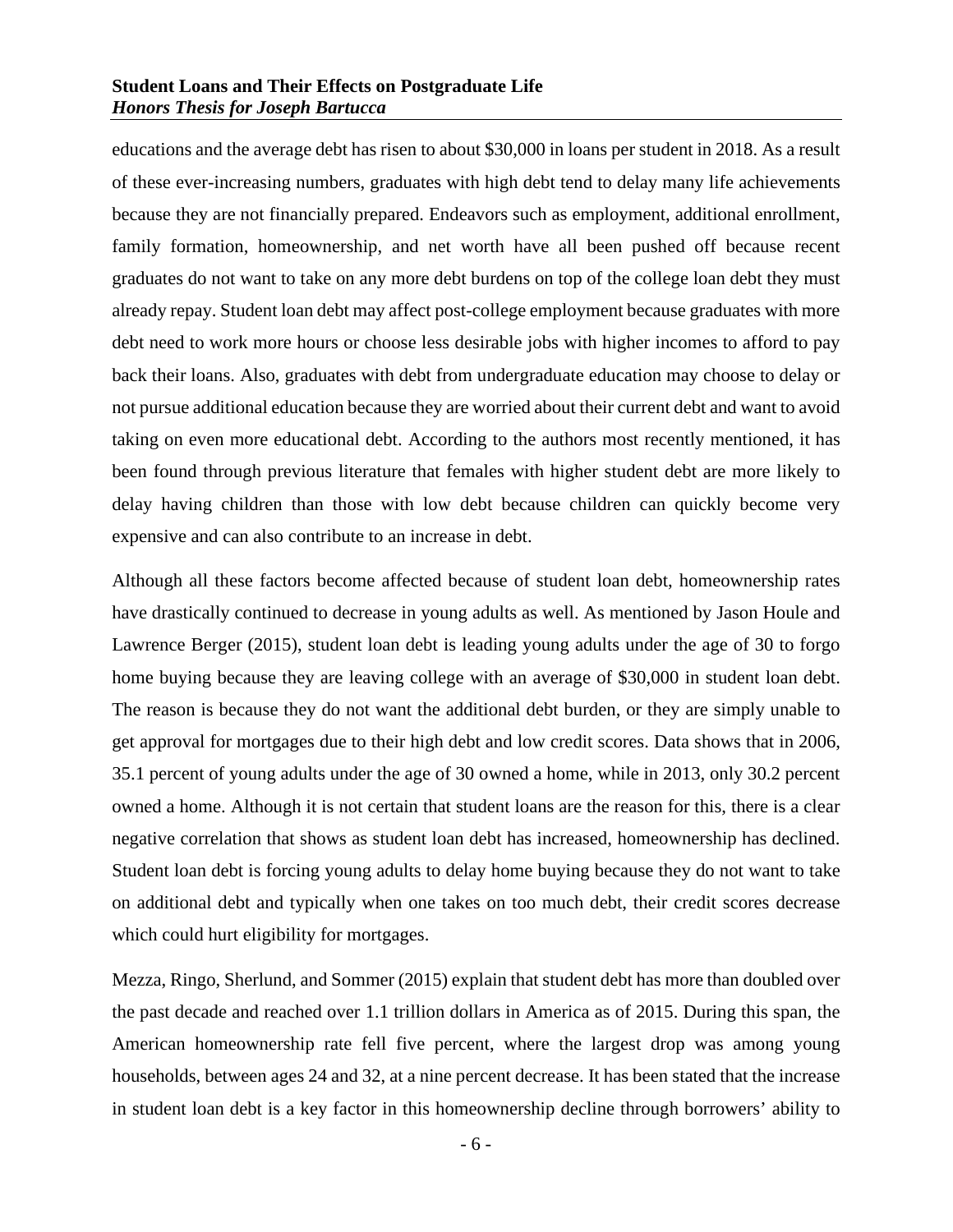qualify for a mortgage and their desire to take on more debt. The authors have uniquely constructed an administrative data set for a nationally representative cohort of about 35,000 people ages 23 to 31 from the years 1997 to 2010. What they found was that for every ten percent increase in student loan debt, there is a one to two percentage point drop in the homeownership rate for student loan borrowers during the first five years after graduating from college. The study found that those who had no student loan debt and did receive a bachelor's degree had a larger homeownership rate than those who did in fact have debt. As a result of their findings, the authors broke down student debt into four categories: no debt, \$0-\$15,000 in debt, \$15,000-\$30,000, and \$30,000-\$50,000 in debt, explaining how those with no debt had the largest homeownership rate, while those with the most debt had the lowest homeownership rates.

Jennifer Shand (2007) also further explains how households are delaying home purchases due to their debts. Shand goes on to describe that researchers have found that lender constraints have a negative impact on the probability of homeownership for households who already have lots of debt, and therefore, young people are financially constrained. A study had been conducted and it was found that educational debt within a household decreases homeownership rates by .5 percentage points for every \$1,000 of outstanding educational loans and for every additional \$1,000 of loans to repay reduces homeownership by 2.63%. This causes concern because with the increasing amount of student loans, it seems that less people are willing to put themselves in the financial situation of purchasing a home and building wealth.

Although many have delayed the process of buying a home, it is important to understand that financing real estate is a good investment, whether its direct investment or indirect investment, as explained by Georgi Gerogiev (2002). Direct investment includes acquiring and managing the physical property, while indirect investment involved buying shares of real estate investment companies, known more familiarly as REITs, which are then traded on financial exchanges. It is important to keep a diversified portfolio of investments because it has been proven to provide the highest return for the least risk. Direct real estate is much less volatile than the stock market and will allow investors to generate return by increasing in value. This goes to show that purchasing a home at a young age is very important because there is great opportunity to increase the value of your investment in the future. The housing market is important when looking to gain wealth because for the most part, when markets are stable, real estate typically increases in value. As a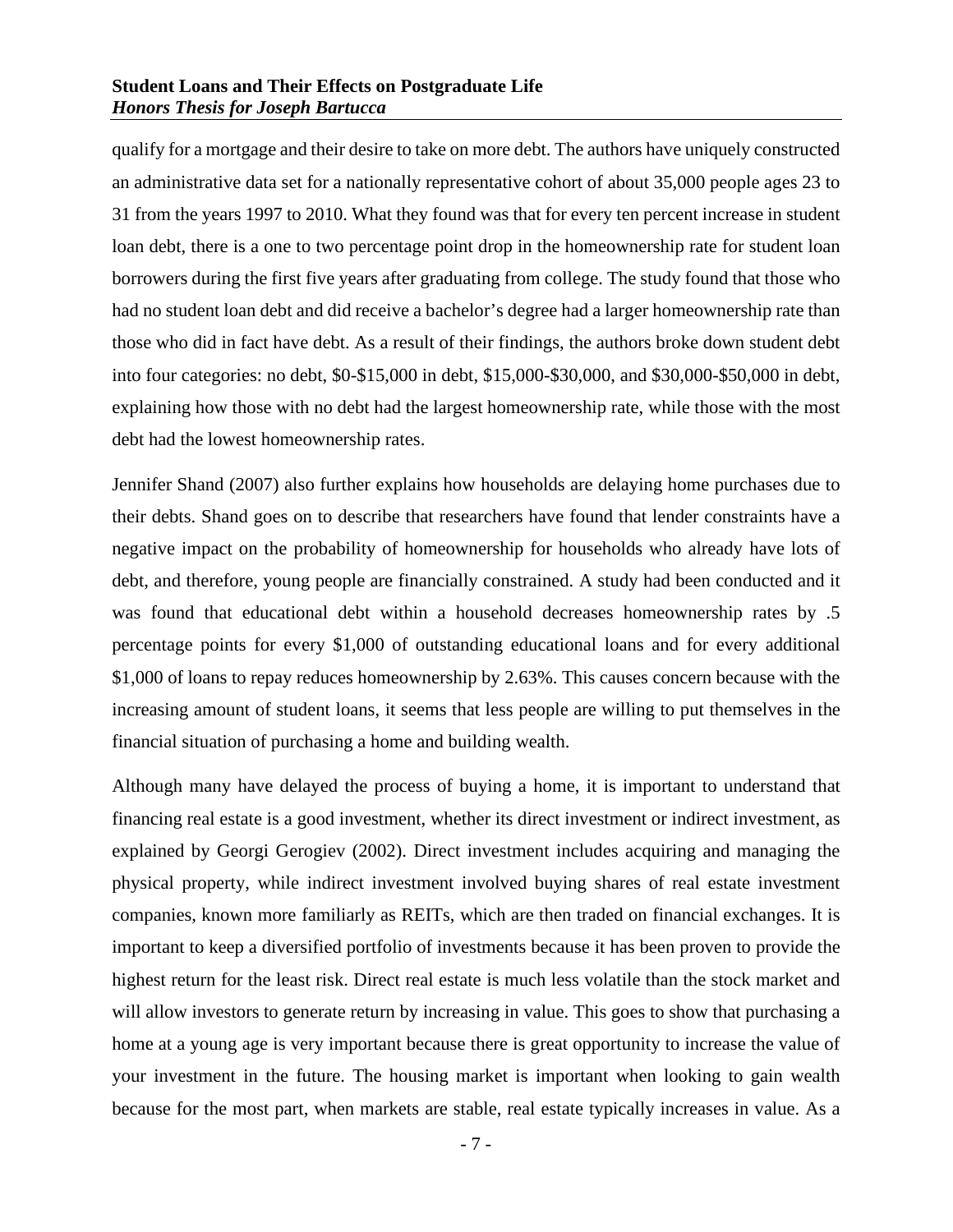result, this would allow for one to sell down the road and make a profit from their investment which could make them more financially stable. For this reason, although student loan debt could be a barrier between a young adult and homeownership, it is important for one not to lose sight of the benefits that could come from it and take that extra risk because in the end, it will pay off.

## <span id="page-8-0"></span>**RESEARCH QUESTION AND HYPOTHESIS**

#### <span id="page-8-1"></span>RESEARCH QUESTION

The research question this Honors Thesis focuses on investigates student loan debt among recent graduates from Bryant University and the effects this debt has on postgraduate life decisions including continued education, homeownership, and family formation. The study focuses mainly on those who have graduated from Bryant University between the years of 2009 and 2020 as these age groups are the main areas of focus in which the analysis is conducted.

#### <span id="page-8-2"></span>**HYPOTHESIS**

According to prior research that has been conducted regarding student loan debt and postgraduate life decisions, a hypothesis has been created stating that if one graduates from college with any amount of student loan debt, then he or she will be less likely to further invest in continued education, homeownership, and family formation as rapidly as one with no student loan debt. The reason being is because since one is already paying off their undergraduate student loans, he or she may not want to take on more debt by getting his or her master's degree or buying a home. Also, since a large portion of his or her monthly salary is allocated towards paying off this loan, he or she may not have the funds necessary to buy a home or begin a family as soon as he or she would like.

## <span id="page-8-3"></span>**METHODOLOGY**

To test the above hypothesis, college student loan debt and its effects on students' lives upon graduation from Bryant University have been investigated. The reason that this university is the main focus is not only due to the fact that I attend this university as an undergraduate, but also due to the fact that it is located in the state of Rhode Island. This is applicable due to the fact Rhode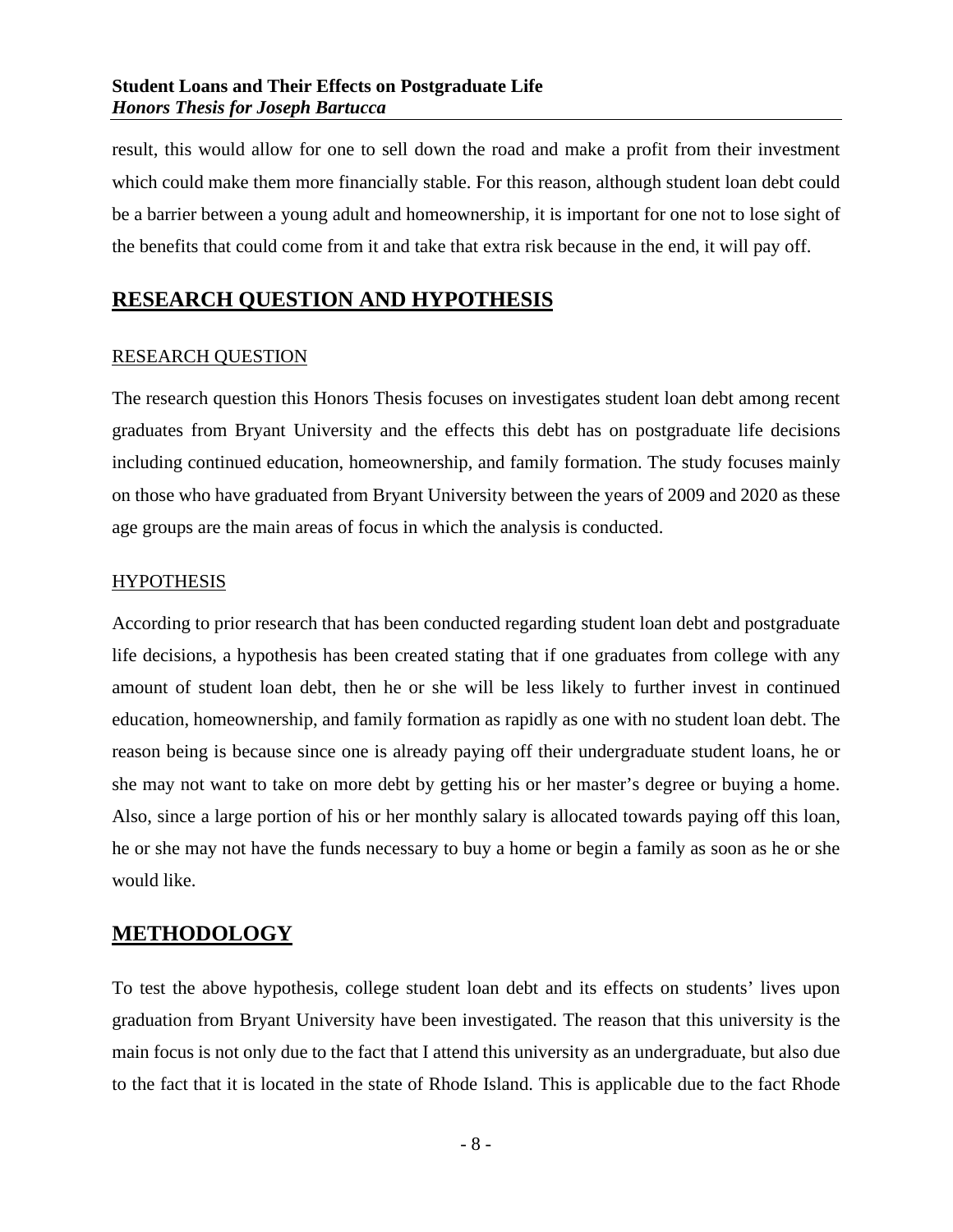Island has the fourth highest average student debt in the country at about \$36,000 per student. Along with this, 63% of graduates of universities located in the state of Rhode Island graduate with student loan debt, which is above the national average rate of 57%, according to The Institute for College Access and Success (TICAS). It is also important to note that Bryant University is a private university, carrying a larger tuition than public universities within the state, further contributing to larger amounts of student loan debt.

This study largely focused on determining the percentage of students pursuing a bachelor's degree who graduated with student loan debt, along with locating the average debt per student. These numbers were then compared to aspects of postgraduate life such as continued education, family formation, and homeownership. The analysis of these aspects assisted in determining the relationship between student loan debt and future life decisions and goals.

#### <span id="page-9-0"></span>**SURVEY**

In order to gather the necessary data, a survey was distributed to Bryant University alumni, primarily focusing on the twenty-two to thirty-five year old age group, as this age range is when most begin to pursue things such as continued education, family formation, and homeownership if they desire to do so. Bryant University's Office of Alumni and Parent Engagement assisted in dispersing the survey to Bryant alumni. This study mainly focuses on alumni who graduated from the years 2009-2020 in order to target the age group previously mentioned. A range of about 8,000 alumni remained, however, the office only has access to about 60% of these alumni emails. Therefore, the survey was administered to just under 5,000 Bryant University alumni. With a response rate of about 25%, according to the office's previous research assistance, the goal was to receive somewhere in the vicinity of 1,000 responses in which the analysis would be conducted. However, after distributing the data on three separate occasions, 320 total responses were collected in which the analysis and regressions were conducted.

In creating the online survey, Qualtrics was used, where multiple questions were asked, since it is better to gather more information needed than not enough. The goal was to not exceed a time period of five minutes to complete the survey. The reasoning behind this five-minute time period was largely due to the fact that people lead busy lifestyles, and as a result, any perception of a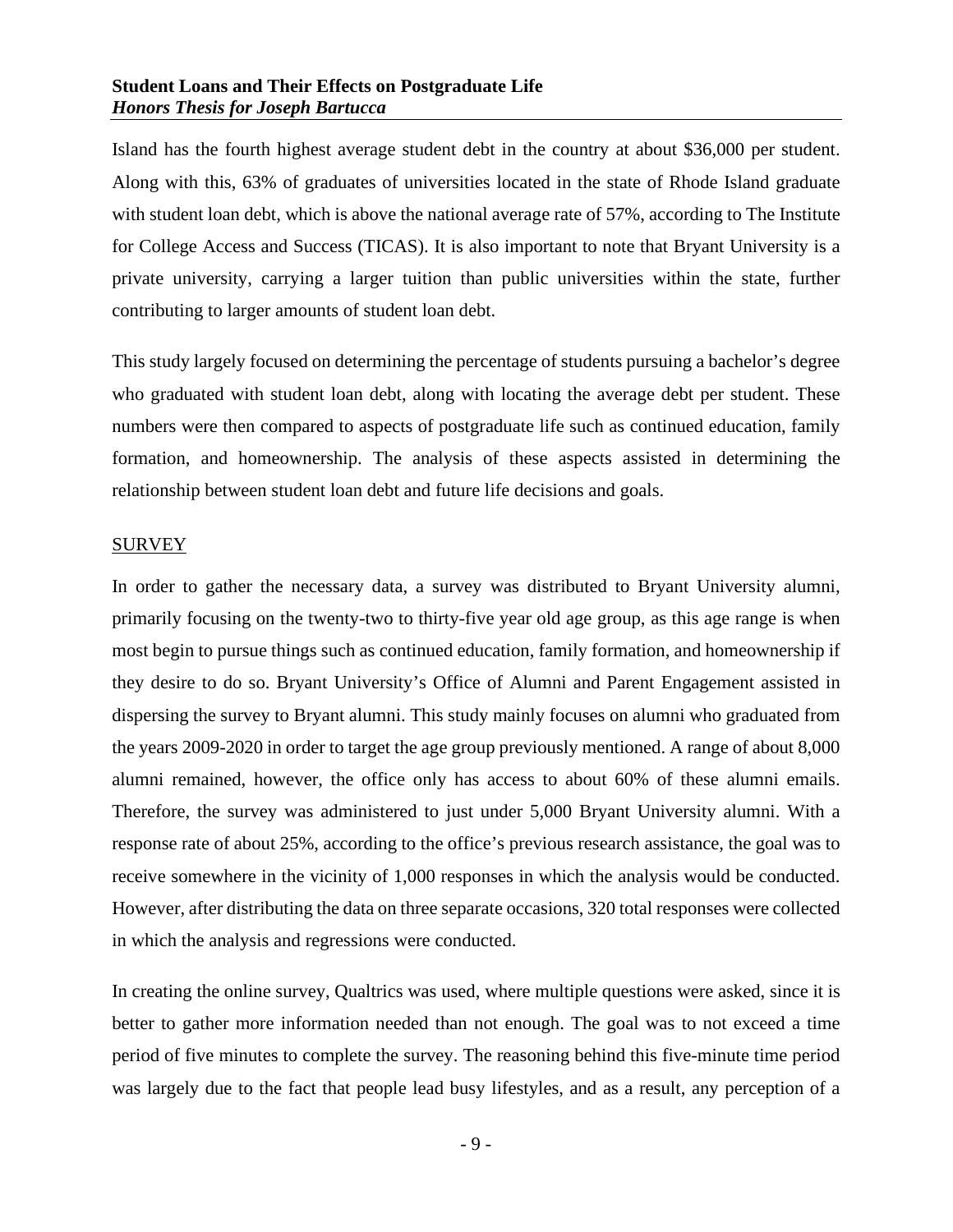lengthy survey may turn participants away from completing it if they feel as though a long period of time must be devoted to its completion. The survey ranged from simple multiple-choice questions to short-response questions, allowing for more personal responses. Simple questions such as age, race, and gender were asked, while assuring that respondents remain anonymous to minimize ethical concerns. More specific questions were then asked as follows:

- What was your major as an undergraduate student at Bryant University?
- What year did you graduate from Bryant University?
- Did you finance your undergraduate education through student loans?
- How much did you accumulate in student loan debt throughout your undergraduate experience?

In addition, questions regarding respondents' postgraduate lives were asked such as:

- What do you currently do for a living?
- Did you continue your education after receiving your bachelor's degree?
- Have you purchased your own home?
- Have you gotten married and/or had children?

To conclude the survey, more questions were asked focusing on those who did indeed have student loan debt upon graduation and whether they felt as if they were at a disadvantage in terms of pursuing their life goals, including continuing their education, purchasing a home, or starting a family. The responses to this question were very interesting because they aided in the understanding of the impact student loans can have on the lives of college graduates.

As mentioned above, after distributing the survey and obtaining responses, information was gathered, and multiple visuals were designed in order to break down and organize the material necessary to support the thesis. Line charts, pie charts, and bar graphs were created to illustrate the ages, genders, races, and degree types of the individuals a part of the sample. Graphs were also created to show those who graduated with student loan debt and whether they continued their education, purchased a home, or began a family in the years following graduation.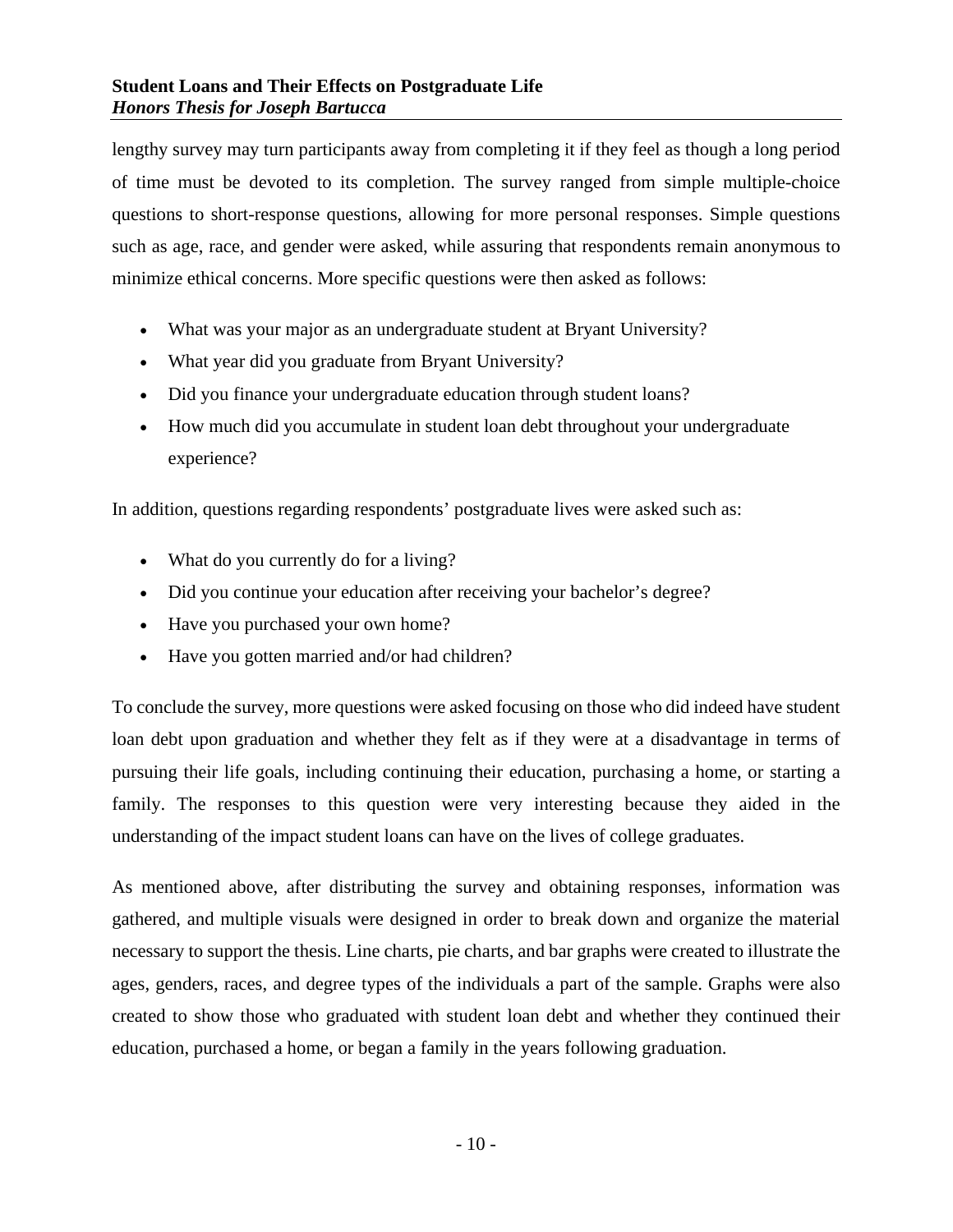Aside from simply investigating the descriptive statistics of the data sample and creating visuals to represent the data, SAS 9.4 was also used to find basic statistical measures of the respondents who took part in the online survey. Along with this, regressions were ran in SAS in order to determine whether there were significant correlations between those who graduated with student loan debt and their decisions to further their education, purchase a home, or start a family.

## <span id="page-11-0"></span>**DATA**

The first step that was taken in analyzing the data included transferring the survey results into Excel where key findings were broken down that would contribute to the later analysis. Initially, when examining the data, gender, race, and college major categories of the sample were investigated. Of the 320 survey respondents, 143 were male respondents, 176 were female respondents, and 1 respondent identifying as other. Next, looking at the races of the sample, 269 respondents were White, 20 were Asian, 11 were American Indian or Alaskan Native, 10 were Black or African American, and 10 were Hispanic or Latino. As for college major categories, 246 respondents graduated with a business degree, 71 respondents with an arts and sciences degree, and 3 respondents with an interdisciplinary degree. Of the 320 alumni, 206 respondents graduated with student loan debt, or just over 64%, which sits just below the national average of about 71% and just above the Rhode Island state average of 63% students graduating with student loan debt. Therefore, it was determined that the sample of 320 undergraduate alumni would be a sufficient sample to use as it included a wide range of participants, while also aligning closely with national averages in terms of student loan debt.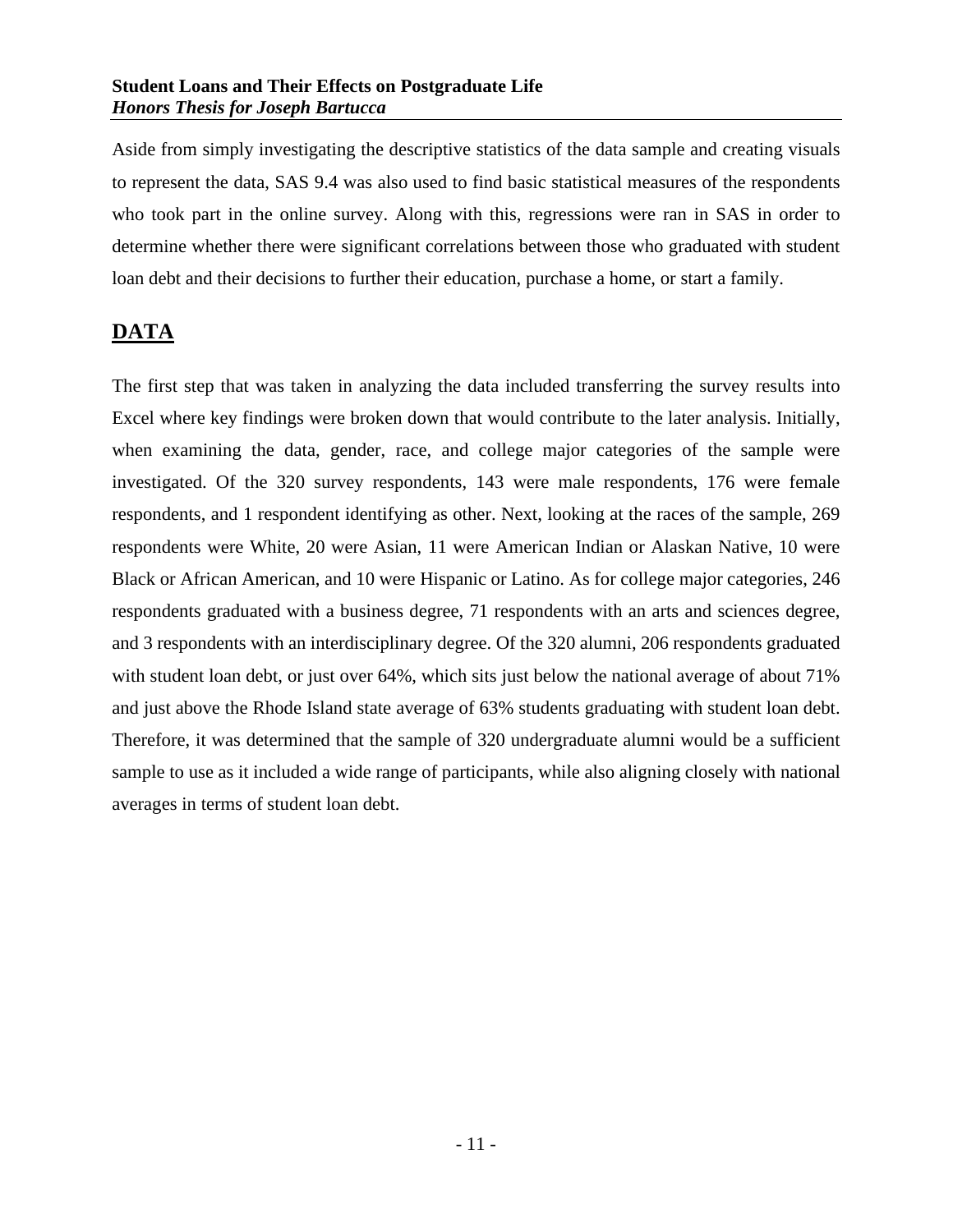## <span id="page-12-0"></span>AGE

The table below shows basic statistical measures of age among those who completed the online survey. As shown, the average age of the respondents was about 28 years old with a minimum of 23 years old and a maximum of 56 years old. This maximum is a clear outlier in the data as the second largest age of the respondents was 36 years old, the data was still found to be useful according to the study's hypothesis. There was also a standard deviation of just under 3.4 which further suggests that the maximum age of 56 years old among those who took part in the online survey is in fact an outlier in relation to the other respondents of the sample.

| <b>Table 1: Basic Statistical Measures</b> |               |        |                |                |                |  |  |
|--------------------------------------------|---------------|--------|----------------|----------------|----------------|--|--|
| <b>Analysis Variable: Age</b>              |               |        |                |                |                |  |  |
| <b>Mean</b>                                | <b>Median</b> | Mode   | <b>Maximum</b> | <b>Minimum</b> | <b>Std Dev</b> |  |  |
| 28.332                                     | 28,000        | 25,000 | 56.000         | 23,000         | 3.391          |  |  |

*Figure 1- Age Distribution of Respondents*

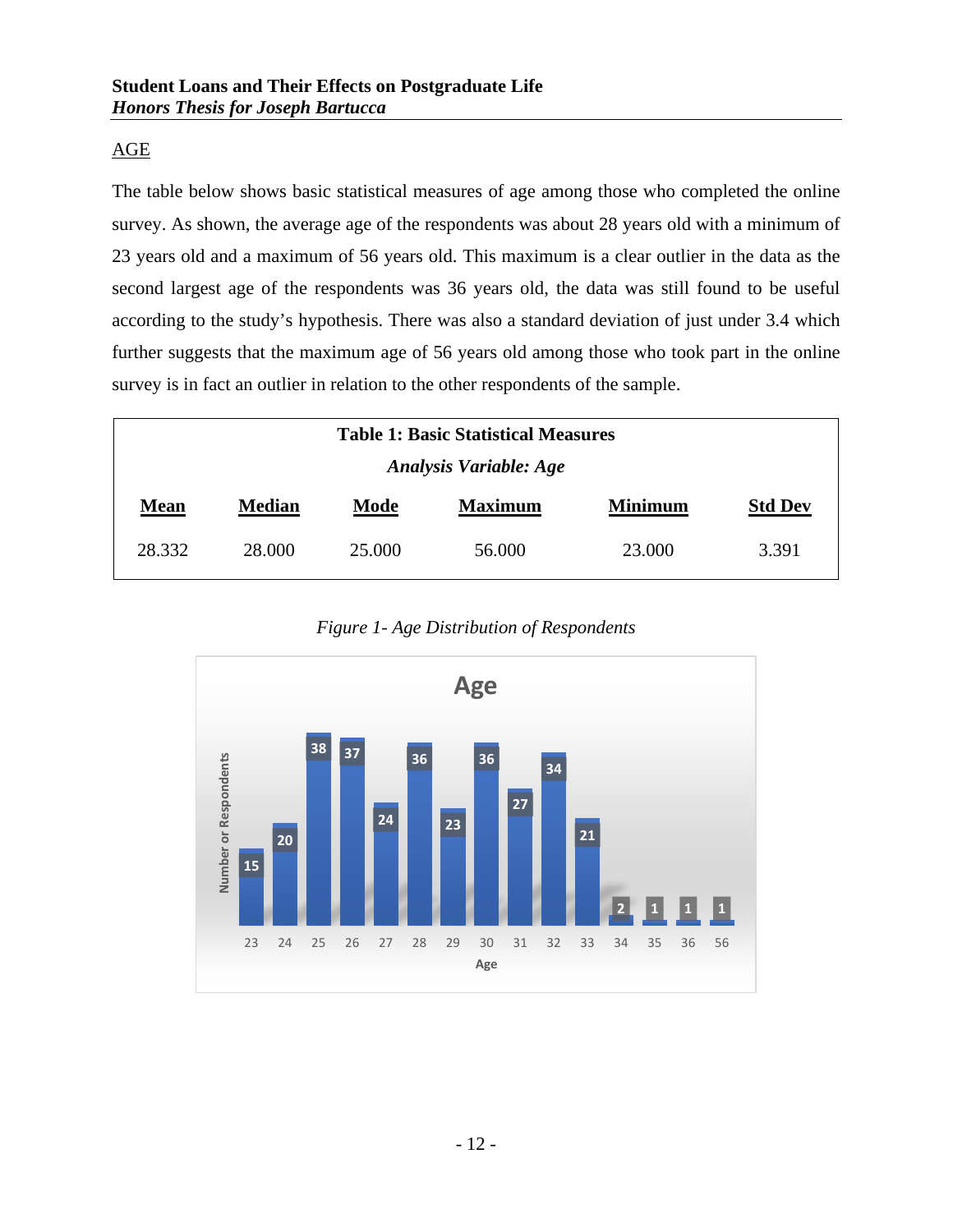#### <span id="page-13-0"></span>GENDER

The next table shows basic statistical measures of gender among those who completed the survey, where dummy variables were created, with 0 signifying a female respondent, 1 signifying a male respondent, and 2 signifying other gender. As shown below, the mode, which is the number that appears most frequently in the data set, is 0, indicating that a majority of responders were females. This correlates with the analysis from above where it was determined that 176 respondents were female, while only 143 respondents were male and 1 respondent identifying as other. This is an important aspect of the data because it allows for the investigation of how student loan debt effects genders differently. Gender was used as a control variable in the regressions to see whether it changed the significance of correlations between student loan debt and postgraduate life decisions.

| <b>Table 2: Basic Statistical Measures</b> |               |          |                |                |                |  |  |
|--------------------------------------------|---------------|----------|----------------|----------------|----------------|--|--|
| <b>Analysis Variable: Gender</b>           |               |          |                |                |                |  |  |
| <b>Mean</b>                                | <b>Median</b> | Mode     | <b>Maximum</b> | <b>Minimum</b> | <b>Std Dev</b> |  |  |
| 0.453                                      |               | $\theta$ | 2.000          | $\theta$       | 0.505          |  |  |



*Figure 2- Gender Distribution of Respondents*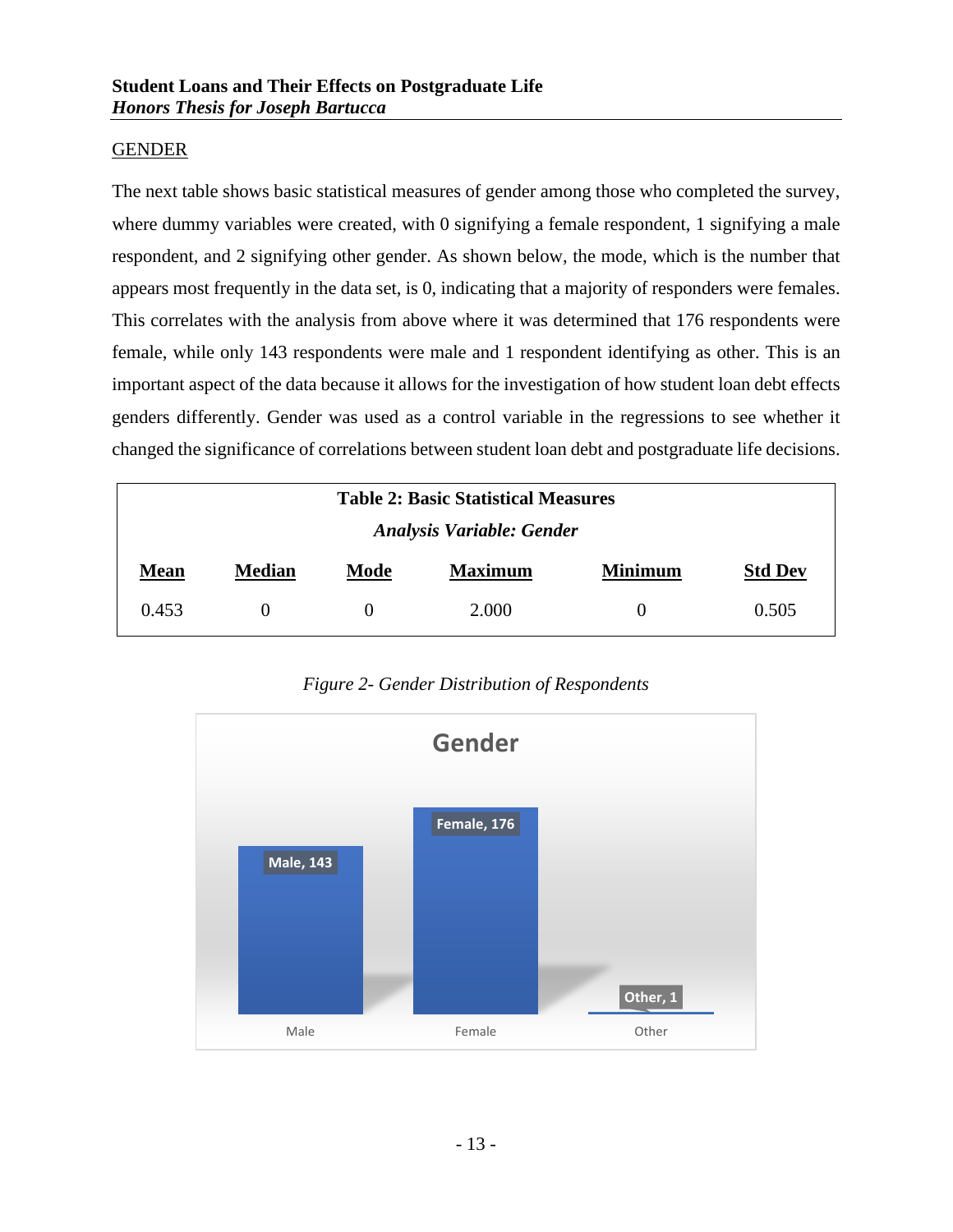## <span id="page-14-0"></span>RACE

The next table shows basic statistical measures of race among those who participated in the online survey. Dummy variables were created for each race in the data set, where 1 indicates American Indian or Alaskan Native, 2 signifying Asian, 3 indicating Black or African American, 4 indicating Hispanic or Latino, 5 indicating Native Hawaiian or Other Pacific Islander, 6 signifying White, and 7 signifying other race. As shown in the table below, the mode lies at 6, suggesting that the majority of respondents were White individuals. This also correlates with the prior analysis from above where it was found that out of the 320 participants, 269 were White, which extremely drives the average up, which is just over 5.6.

| <b>Table 3: Basic Statistical Measures</b> |               |       |                |                |                |  |  |
|--------------------------------------------|---------------|-------|----------------|----------------|----------------|--|--|
| <b>Analysis Variable: Race</b>             |               |       |                |                |                |  |  |
| <b>Mean</b>                                | <b>Median</b> | Mode  | <b>Maximum</b> | <b>Minimum</b> | <b>Std Dev</b> |  |  |
| 5.624                                      | 6.000         | 6.000 | 7.000          | 1.000          | 1.117          |  |  |

*Figure 3- Race Distribution of Respondents*

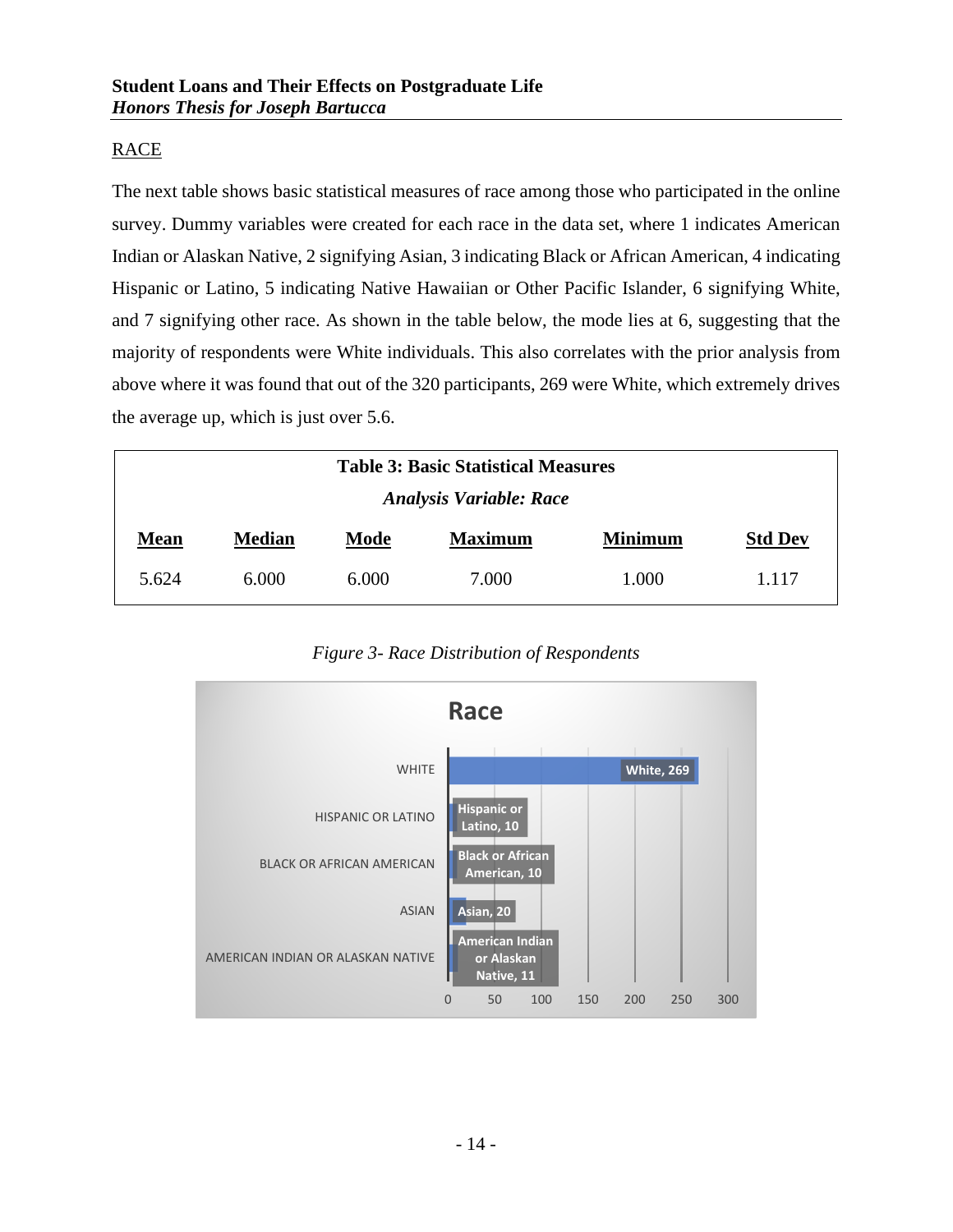#### <span id="page-15-0"></span>DEGREE TYPE

The table below shows basic statistical measures of degree type amid the 320 respondents of the online survey. The three major college major categories that Bryant University offers are business, arts & sciences, and interdisciplinary. Variables were created for these three groups of degree types, where 1 implies graduating with a business degree, 2 implies graduating with an arts  $\&$ sciences degree, and 3 implies graduating with an interdisciplinary degree. Looking at the table below, it can be seen that the mode is 1, suggesting that the majority of respondents graduated from Bryant University with a business degree, supporting the calculations from above, where it was found that 246 out of the 320 respondents graduated with a degree in business. This information is important in the analysis because it has allowed for getting an understanding of the industries these respondents currently work in, which may contribute to their abilities to pay off their student loan debt and pursue certain postgraduate decisions.

| <b>Table 4: Basic Statistical Measures</b> |               |                |       |       |       |  |  |
|--------------------------------------------|---------------|----------------|-------|-------|-------|--|--|
| <b>Analysis Variable: Degree</b>           |               |                |       |       |       |  |  |
| <b>Mean</b>                                | <b>Median</b> | <b>Std Dev</b> |       |       |       |  |  |
| 1.241                                      | 1.000         | 1.000          | 3.000 | 1.000 | 0.450 |  |  |



*Figure 4- Degree Type Distribution of Respondents*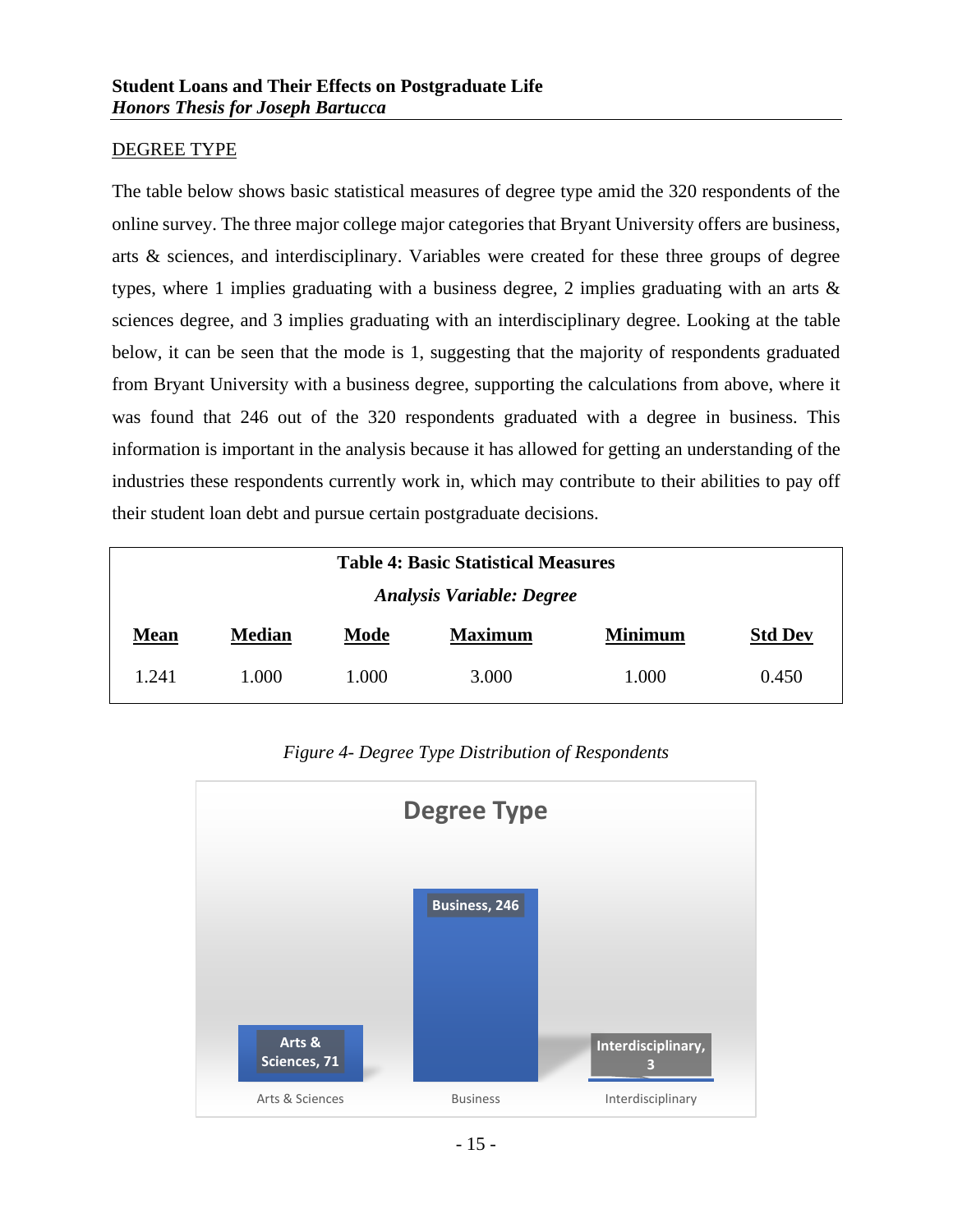#### <span id="page-16-0"></span>STUDENT LOANS

The following table shows basic statistical measures of those who financed their education through student loans. Dummy variables of 0 and 1 were created, signifying graduating with no student loan debt and graduating with student loan debt, respectively. As shown in the table below, the mode was determined to be 1, which indicates that the majority of respondents graduated with student loan debt. This information also supports the prior calculations, where it was found that 64% of participants had financed their undergraduate education through student loans. This information was pleasing to find because a majority of the sample did in fact graduate with student loan debt, allowing for further analyzation of the effects this student loan debt had on their postgraduate experiences, assisting in the contribution to the study's hypothesis.

| <b>Table 5: Basic Statistical Measures</b><br><b>Analysis Variable: Student Loans</b> |               |      |                |                |                |  |  |
|---------------------------------------------------------------------------------------|---------------|------|----------------|----------------|----------------|--|--|
| <b>Mean</b>                                                                           | <b>Median</b> | Mode | <b>Maximum</b> | <b>Minimum</b> | <b>Std Dev</b> |  |  |
| 0.733<br>1.000<br>1.000<br>0.443<br>1.000<br>$\theta$                                 |               |      |                |                |                |  |  |

*Figure 5- Percentage of Respondents with Student Loans*

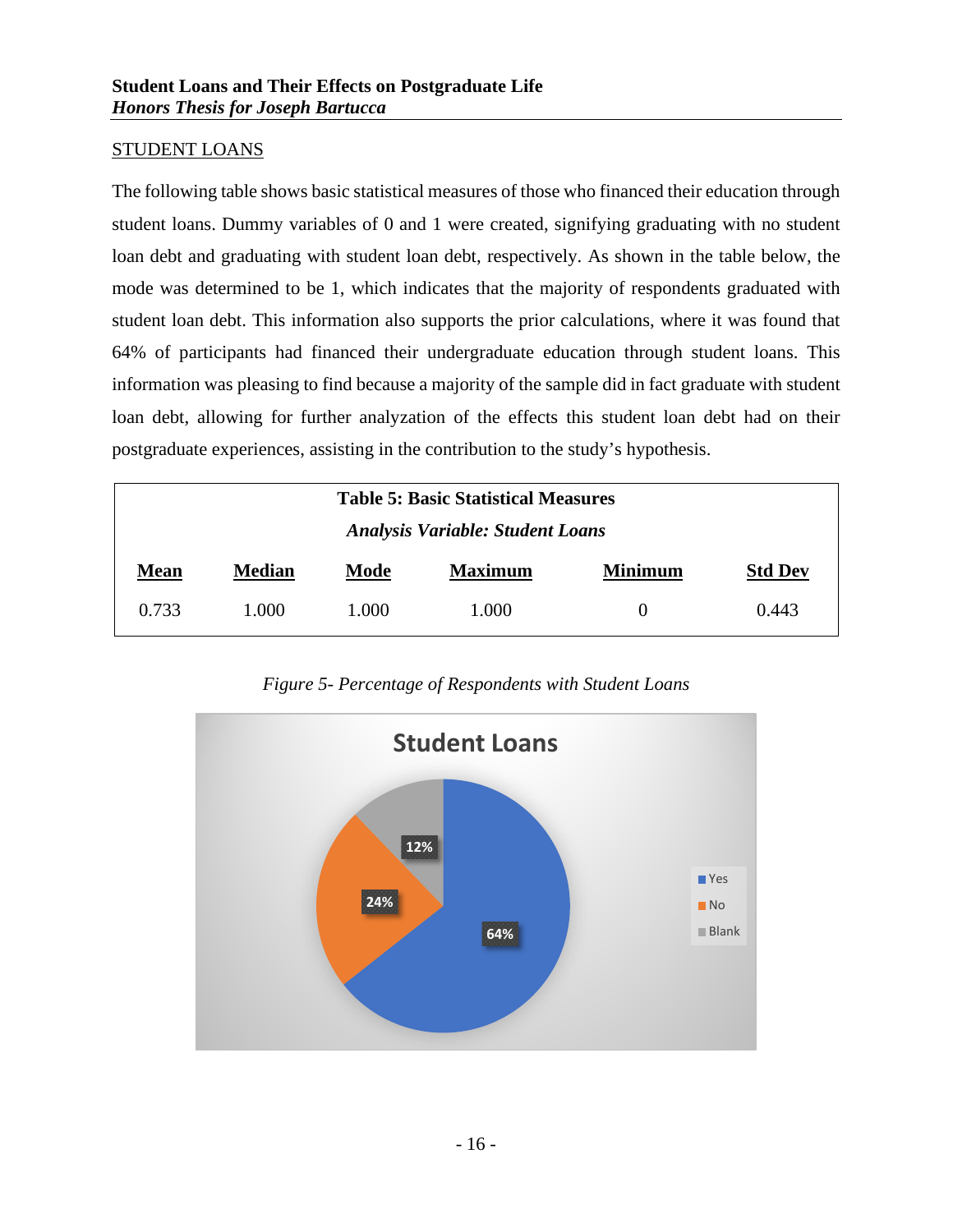#### <span id="page-17-0"></span>LOAN AMOUNT

The table below shows basic statistical measures of loan amount among the 206 respondents who graduated college with student loan debt. As shown in the table, the average student loan debt amount amongst those respondents with student debt is about \$62,500, with a standard deviation of nearly \$42,000. This average sits well above the national averages of between \$30,000 and \$40,000. The main explanation for this high number could come as a result of the fact that Bryant University is a private university with a tuition of about \$60,000 per year, making it a greater burden on students to find the necessary resources to fund their education. The table also shows the maximum loan amount among the respondents, which is \$200,000, along with the minimum of \$2,000 in debt.

| <b>Table 6: Basic Statistical Measures</b> |               |           |                |                |                |  |  |  |
|--------------------------------------------|---------------|-----------|----------------|----------------|----------------|--|--|--|
| <b>Analysis Variable: Loan Amount</b>      |               |           |                |                |                |  |  |  |
| <b>Mean</b>                                | <b>Median</b> | Mode      | <b>Maximum</b> | <b>Minimum</b> | <b>Std Dev</b> |  |  |  |
| 62514.34                                   | 50000.00      | 100000.00 | 200000.00      | 2000.00        | 41612.73       |  |  |  |

*Figure 6- Loan Amount Distribution of Respondents*

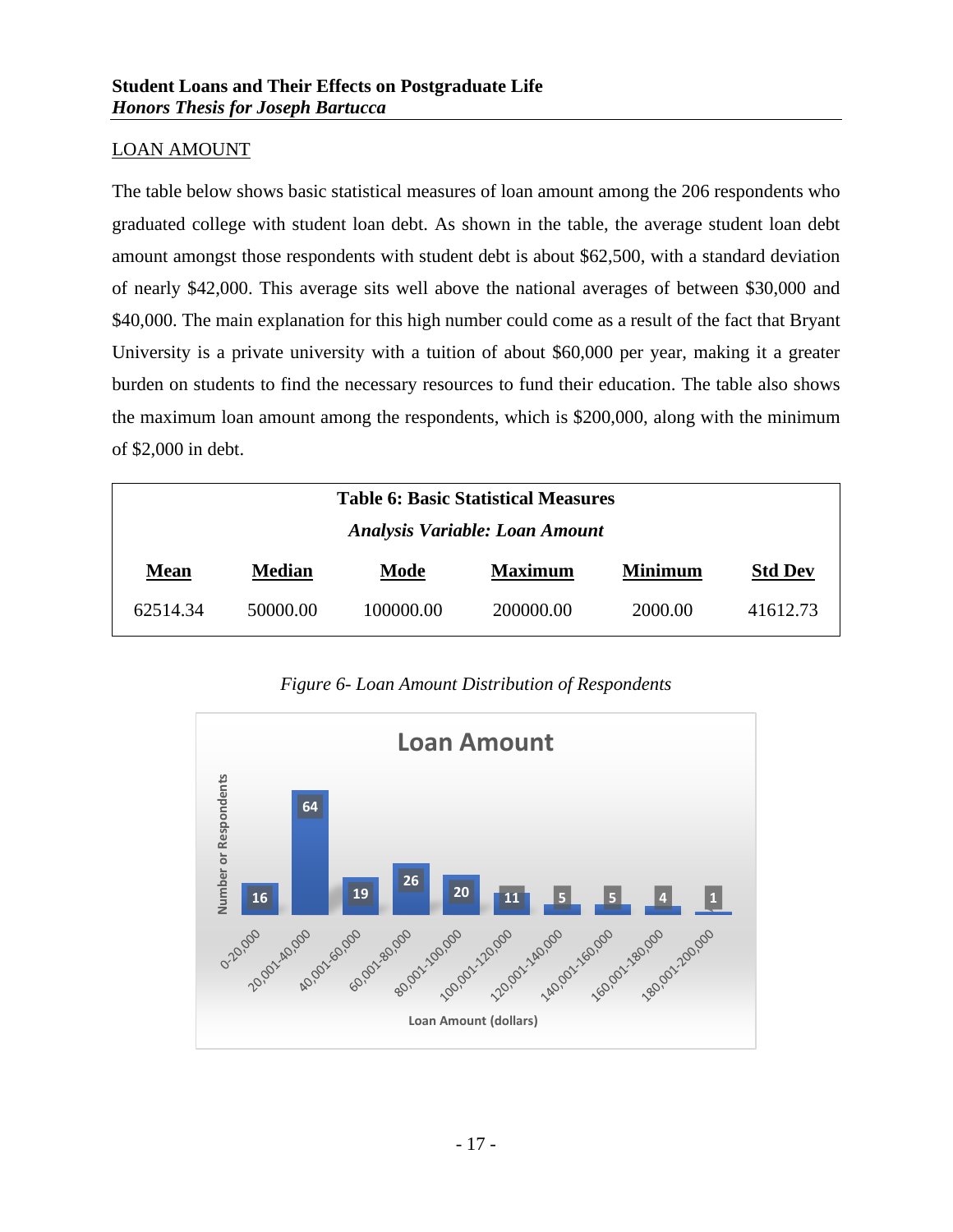#### <span id="page-18-0"></span>CONSTRUCTION OF VARIABLES

Now that the sample has been broken down to get an understanding of the group of people who the study was working with, the analysis and modeling that was performed will now be addressed, beginning with the construction of the variables used in the assessment. First, beginning with whether or not one had student loans, variables of 0 and 1 were created, where 0 signified those who did not graduate with student loan debt, while 1 signified those who did graduate with student loan debt. Next, for continued education, dummy variables 0 and 1 were also created, indicating either not continuing education after receiving a bachelor's degree and continuing education after receiving a bachelor's degree, respectively. Home purchase was the next topic in which variables were constructed for, where 0 signifies those who have not yet purchased a home and 1 signifies those who have purchased a home. Variables were also constructed for family formation among the respondents, where 0 indicates that the respondent has neither gotten married or had a child/children, while 1 indicates that the respondent has both gotten married and had a child/children.

## <span id="page-18-1"></span>**EMPIRICAL APPROACH**

#### <span id="page-18-2"></span>CONTINUED EDUCATION

To begin the analysis, SAS was used to run regressions to determine the correlation and significance between student loan debt and three major postgraduate life decisions. As explained prior, these three factors are continued education, home purchase, and family formation. To run the regressions, the student loan variable, which is whether or not one graduated with student loan debt, was set as the independent variable, and continued education was set as the dependent variable. After running the regression, it was determined that the there is a high significance between the two at the 1% level. Below is the model that was used to determine the significance level.

#### Continued Education =  $\alpha_0 + \alpha_1$  Student\_Loans

Control variables were then added to the regression to see whether any variables would affect the significance of the correlation. The control variables that were used in the analysis include age, gender, race, degree type, and personal income. The reason there is a need to control for these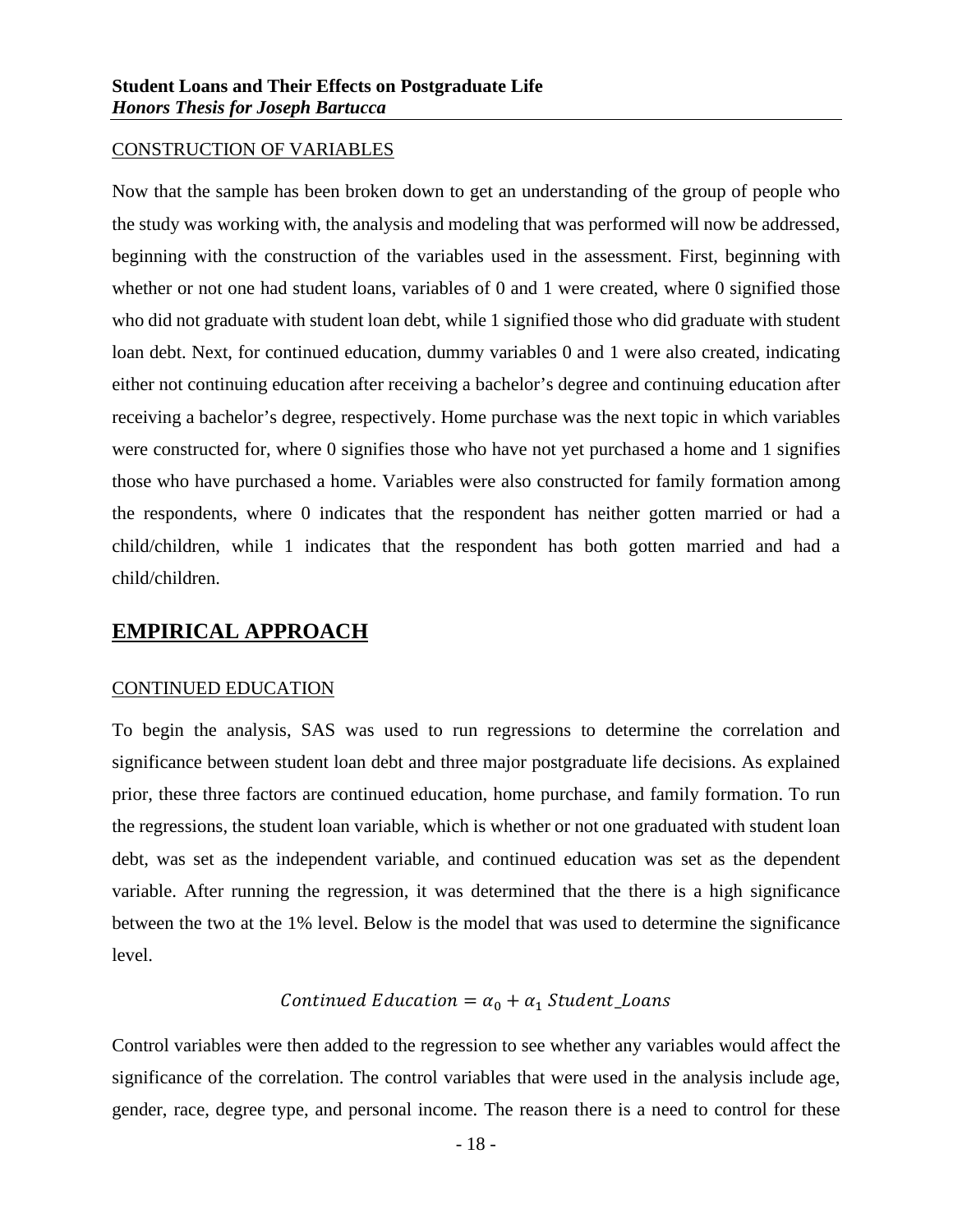variables is because each has an effect on debt in its own way. For example, age may have an effect on one's loan because if he/she is young, he/she may not have an established credit, which may make it more difficult to receive a loan or he/she may be charged higher rates. Also, looking at personal income, if one has a lower income, it will be more difficult for him/her to pay the loans and he/she may have to designate more of their monthly salary to these payments, having a larger effect on his/her life. After control variables of age, gender, race, degree type, and personal income were added, the significance remained high at the 1% level even accounting for several other variables within the data set. In terms of economic significance based off of the regression below, it was found that respondents are 27.38% less likely to continue their education as a result of their student loans. Below is the revised model used to determine the significance level while taking the control variables into account.

Continued Education

 $= \alpha_0 + \alpha_1$  Student\_loans +  $\alpha_2$ Gender +  $\alpha_3$ Race +  $\alpha_4$ Degree +  $\alpha_5$ Age  $+ \alpha_6$ Pers\_Income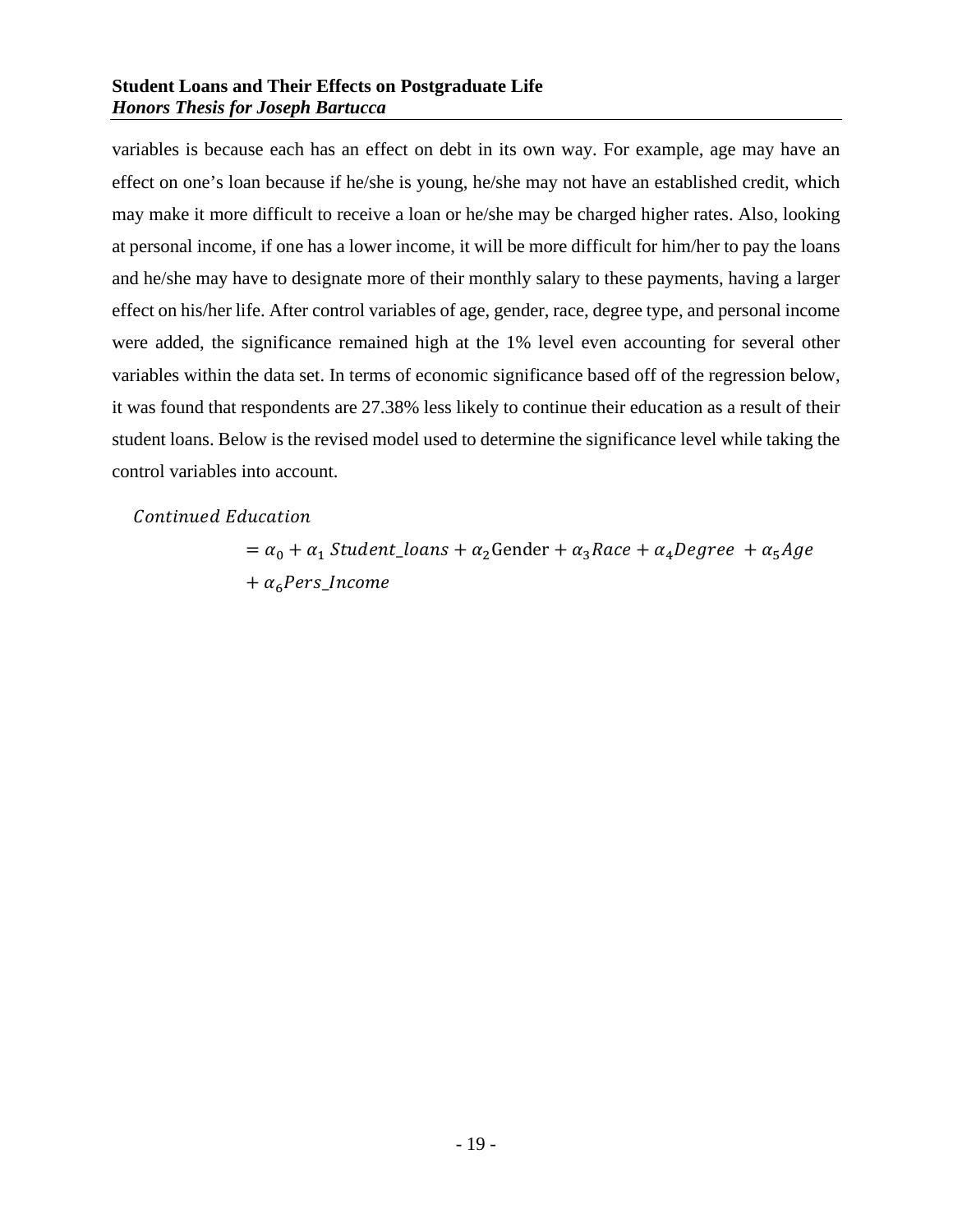#### **Table 7: Student Loan Debt vs. Continued Education**

The table below outlines the results from OLS regressions of the relationship between student loan debt and continued education, and whether student loan debt has a significance on one's ability to further their education following college. Student Loans is the independent variable while Continued Education is the dependent variable. Row 1 reveals the regression between the two with no control variables, while Row 2 includes control variables of gender, race, degree, age, and personal income. T-statistics are reported in parentheses below each row. \*, \*\*, and \*\*\* represent significance at the 10%, 5%, and 1% levels, respectively.

*Continued Education* 1 2 Student Loans -0.263\*\*\* -0.241\*\*\* (-3.95) (-3.30) Gender  $-0.134**$  $(-2.00)$ Race  $0.433$ (0.88)  $\text{Degree}$  0.051 (0.71)  $\text{Age}$  0.001 (0.14) Personal Income 0.466 (0.67)  $Constant$   $0.653***$   $0.114$  $(11.64)$   $(0.21)$ Observations 257 225 Adjusted  $\mathbb{R}^2$  0.054 0.050

#### <span id="page-20-0"></span>HOME PURCHASE

The next regression executed was created to determine the correlation between student loan debt and home purchase. In doing so, student loan debt was set as the independent variable and home purchase was set as the dependent variable. After the regression was ran, it was determined that there is a weak significance between student loan debt and home purchase at the 10% level. Below is the model used to determine the significance level between the two variables.

## Home Purchase =  $\alpha_0 + \alpha_1$  Student\_Loans

Like the continued education regression from above, control variables of age, gender, race, degree type, and personal income, were also added to determine whether they had any impact on the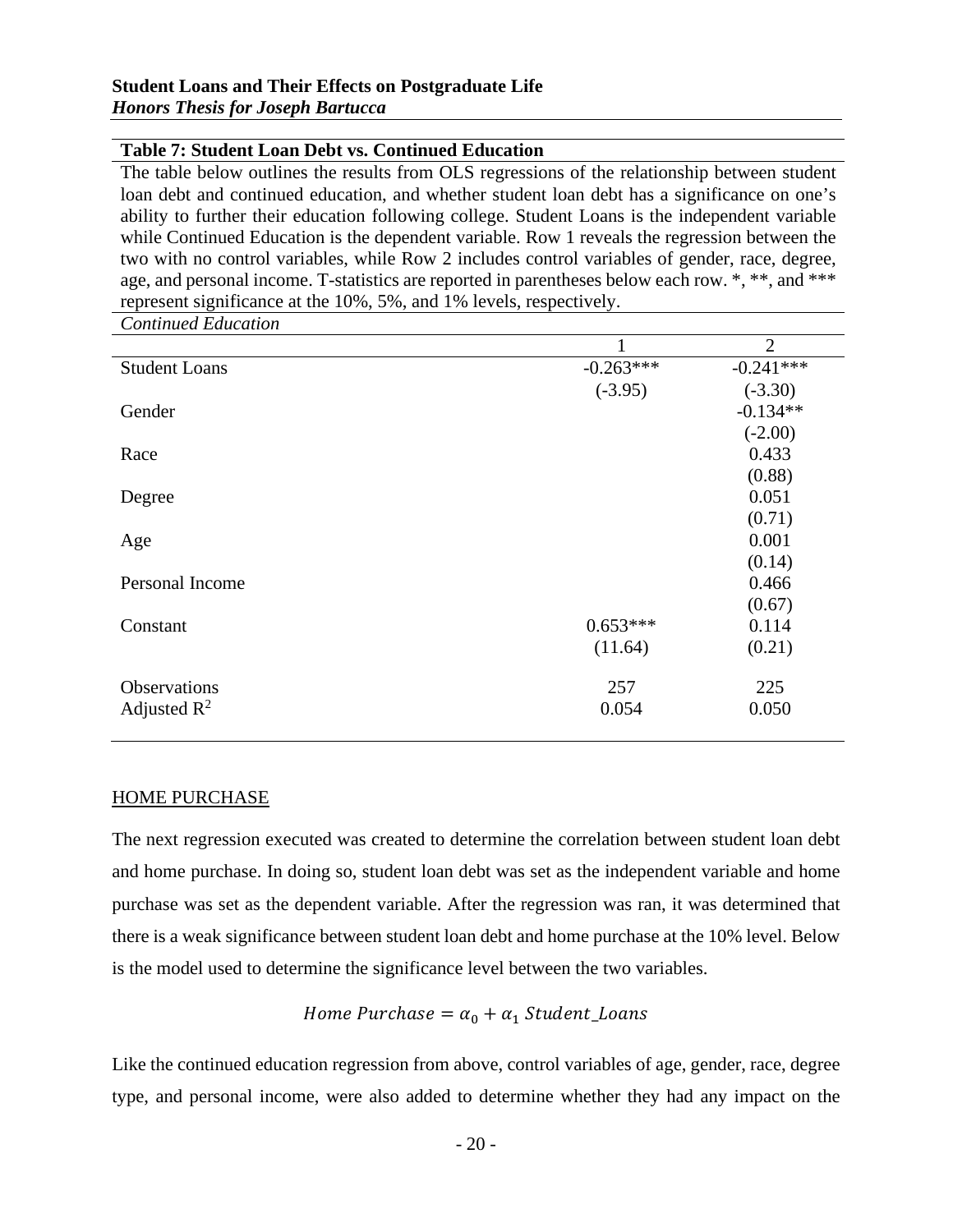significance level of the data. After the control variables were added, it was determined that the significance level increased from being at the 10% level to now significant at the 5% level. It was determined that respondents are 17.02% less likely to purchase a home as a result of student loans. Below is the model that was used to determine the significance level while accounting for the control variables.

Home Purchase

 $= \alpha_0 + \alpha_1$  Student\_loans +  $\alpha_2$ Gender +  $\alpha_3$ Race +  $\alpha_4$ Degree +  $\alpha_5$ Age  $+ \alpha_6$ Pers\_Income

#### **Table 8: Student Loan Debt vs. Home Purchase**

The table below outlines the results from OLS regressions of the relationship between student loan debt and home purchase, and whether student loan debt has a significance on one's ability to purchase a home following college. Student Loans is the independent variable while Home Purchase is the dependent variable. Row 1 reveals the regression between the two with no control variables, while Row 2 includes control variables of gender, race, degree, age, and personal income. T-statistics are reported in parentheses below each row. \*, \*\*, and \*\*\* represent significance at the 10%, 5%, and 1% levels, respectively.

| 1          | $\overline{2}$ |
|------------|----------------|
| $-0.117*$  | $-0.132**$     |
| $(-1.80)$  | $(-2.08)$      |
|            | 0.080          |
|            | (1.35)         |
|            | 0.116          |
|            | (0.27)         |
|            | $-0.142**$     |
|            | $(-2.24)$      |
|            | $0.053***$     |
|            | (5.99)         |
|            | 0.957          |
|            | (1.57)         |
| $0.427***$ | $-1.131**$     |
| (7.80)     | $(-2.34)$      |
|            | 224            |
| 0.009      | 0.215          |
|            | 256            |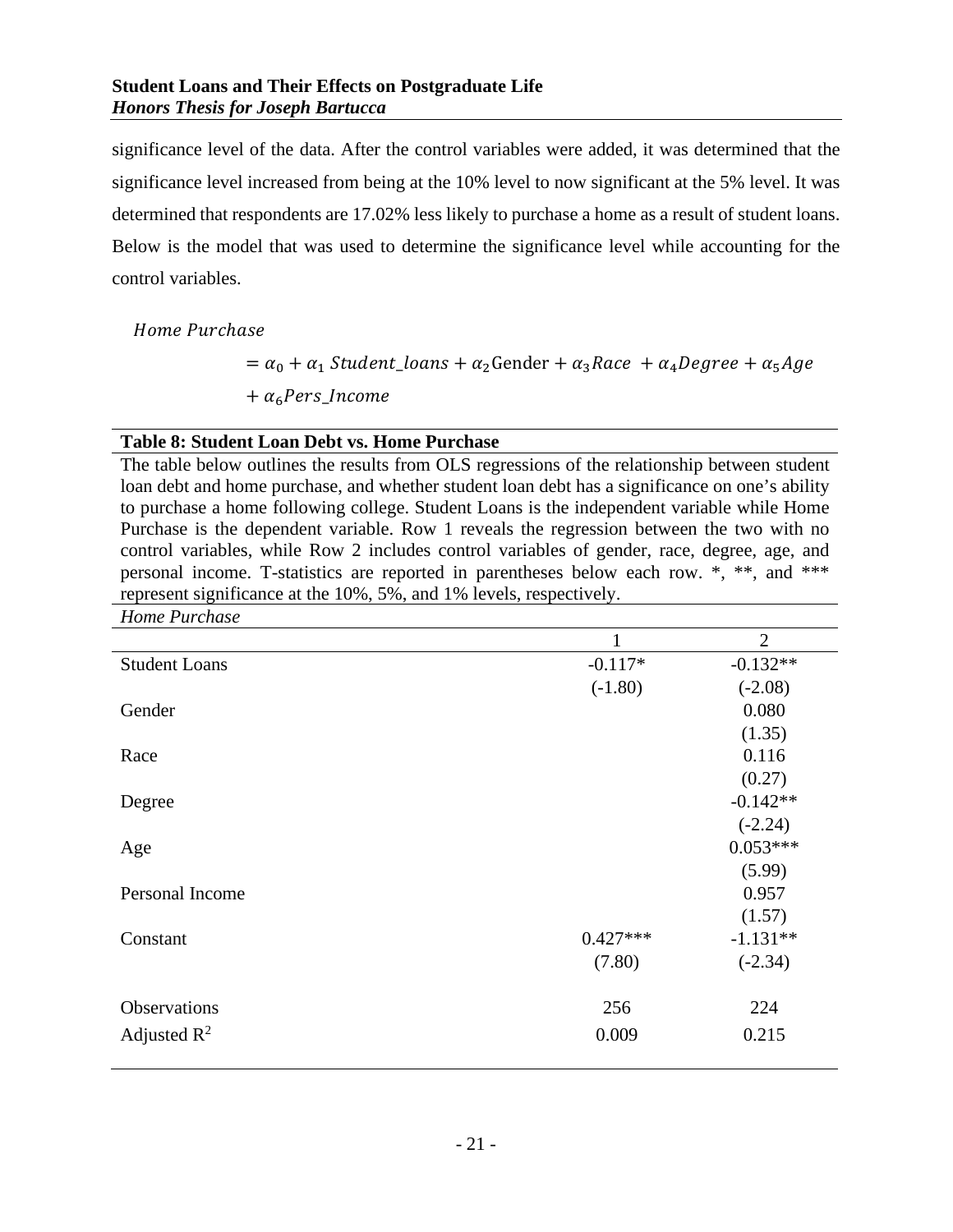#### <span id="page-22-0"></span>FAMILY FORMATION

The third regression executed was created to determine the correlation between student loan debt and family formation, including both getting married and having children. Student loan debt was set as the independent variable, while family formation was set as the dependent variable. It was determined, after running the regression, that there is no significance between student loan debt and family formation. Below is the model used to determine the significance between the two variables.

### Family Formation =  $\alpha_0 + \alpha_1$  Student\_Loans

Control variables of age, gender, race, degree type, and personal income were also added to the regression to determine whether these variables would add any significance. As a result, it was revealed that the control variables did not have any impact on the significance of the correlation as it remained not significant. Below is the model used accounting for the control variables.

**Family Formation** 

 $= \alpha_0 + \alpha_1$  Student\_loans +  $\alpha_2$ Gender +  $\alpha_3$ Race +  $\alpha_4$ Degree +  $\alpha_5$ Age  $+ \alpha_6 Pers\_Income$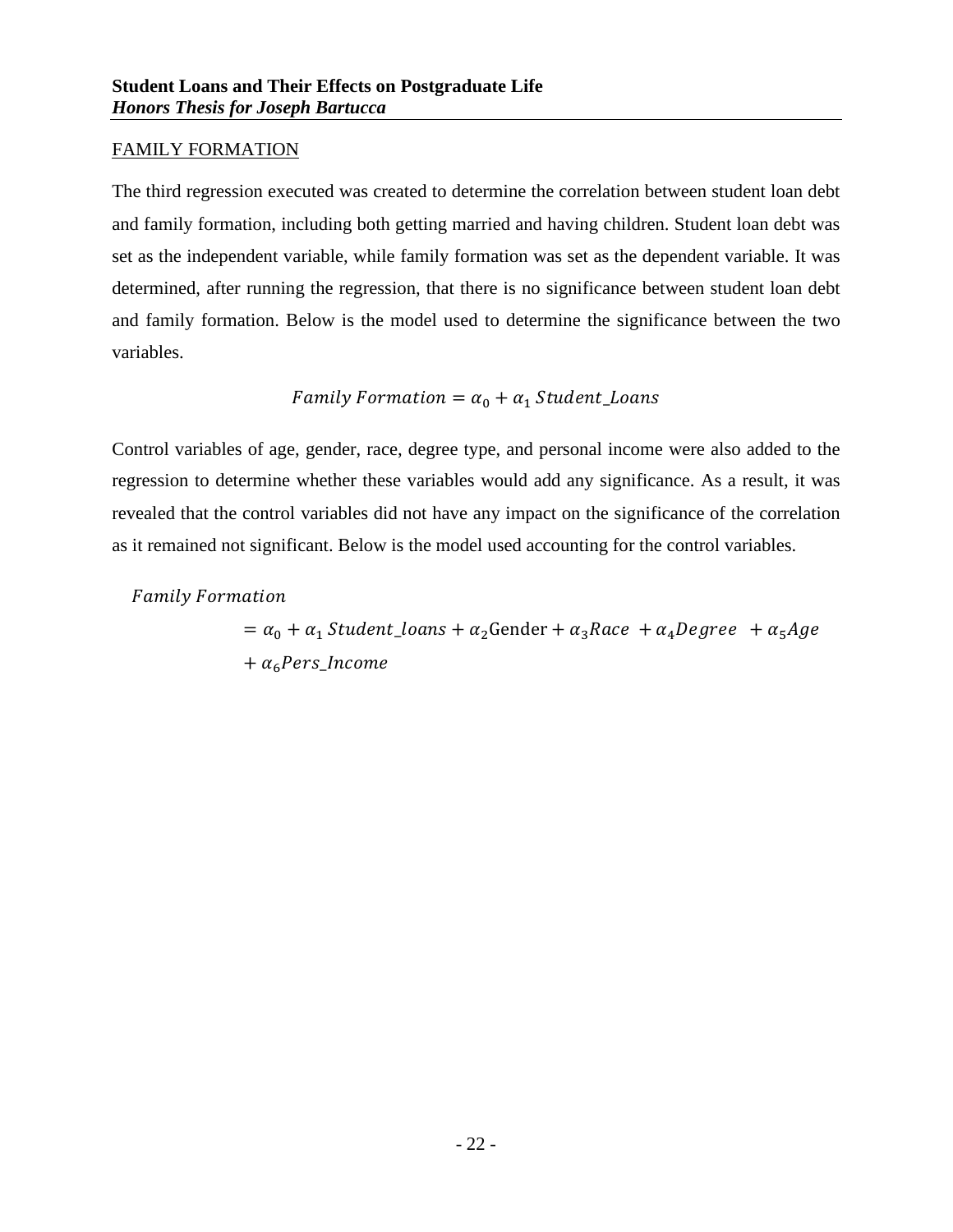#### **Table 9: Student Loan Debt vs. Family Formation**

The table below outlines the results from OLS regressions of the relationship between student loan debt and family formation, and whether student loan debt has a significance on one's ability to start a family, through getting married and having children. Student Loans is the independent variable while Family Formation is the dependent variable. Row 1 reveals the regression between the two with no control variables, while Row 2 includes control variables of gender, race, degree, age, and personal income. T-statistics are reported in parentheses below each row. \*, \*\*, and \*\*\* represent significance at the 10%, 5%, and 1% levels, respectively.

*Family Formation*

|                      | $\mathbf{1}$ | $\overline{2}$ |
|----------------------|--------------|----------------|
| <b>Student Loans</b> | $-0.051$     | $-0.047$       |
|                      | $(-0.80)$    | $(-0.75)$      |
| Gender               |              | 0.085          |
|                      |              | (1.48)         |
| Race                 |              | 0.098          |
|                      |              | (0.23)         |
| Degree               |              | $-0.016$       |
|                      |              | $(-0.26)$      |
| Age                  |              | $0.033***$     |
|                      |              | (3.89)         |
| Personal Income      |              | $2.525***$     |
|                      |              | (4.25)         |
| Constant             | $0.338***$   | $-0.988**$     |
|                      | (6.31)       | $(-2.11)$      |
| Observations         | 255          | 224            |
| Adjusted $R^2$       | $-0.001$     | 0.186          |

## <span id="page-23-0"></span>**FURTHER ANALYSIS**

#### <span id="page-23-1"></span>DISADVANTAGE

In addition to running regressions to determine the correlation between student loans and their effects on certain factors of postgraduate life, further analysis was conducted to determine the disadvantage levels respondents felt they were at because of their loans. Within the survey, three specific questions were asked to help determine this, including:

• How much of a disadvantage did you feel you were at in pursuing further enrollment because of your student loans?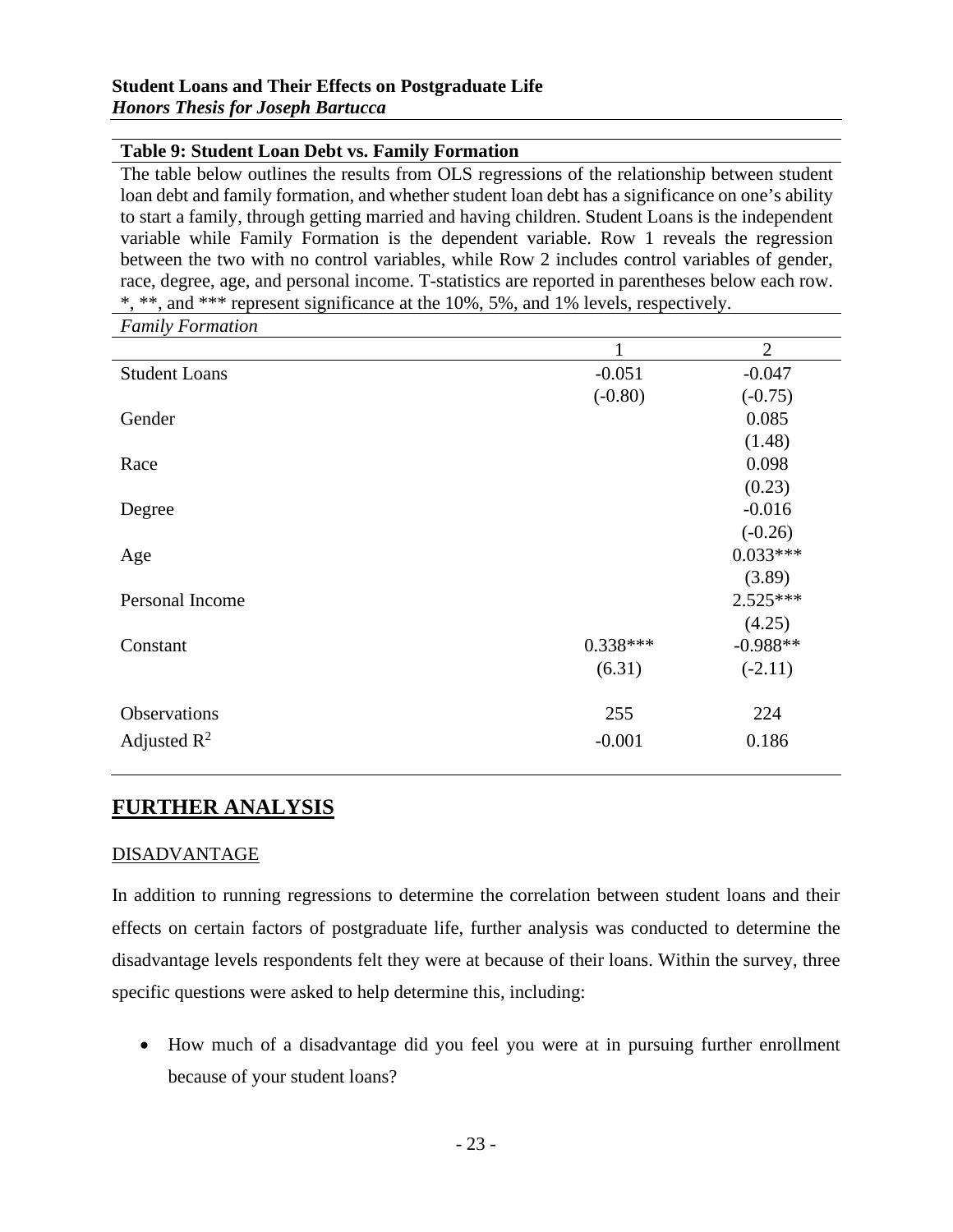- How much of a disadvantage did you feel you were at in pursuing homeownership because of your student loans?
- How much of a disadvantage did you feel you were at in forming a family because of your student loans?

After looking into the survey results themselves, it was found that 16% of respondents felt that they were at a high disadvantage when pursuing further enrollment due to their undergraduate student loans. It was also determined that 14% of respondents felt that they were at a high disadvantage in purchasing a home because of their student loans. Lastly, looking at family formation, it was found that 10% of participants felt they were at a high disadvantage in starting a family due to their undergraduate student loans. Through these findings, they help to support the overall effect that student loans have on one's own perspective when choosing to pursue these major life decisions.

#### <span id="page-24-0"></span>SPLIT DATA

Additional research was done to determine the average age of marriage and the average age of for first-time parents in the United States. It was determined that in 2020, the average age of marriage lies between the ages of 31 and 33 years old in the United States (Lee, 2021). It was also revealed that the average age of first-time parents in the United States lies between the ages of 26 and 31 years old (Stahl, 2020). After becoming aware of this information, these age numbers were compared to the ages of the respondents of the study's online survey. It was found that in the data, a large majority of respondents were under the age of 30 years old. As a result, the data was then broken down into two parts, where Group 1 included individuals between the ages of 23 and 29, and Group 2 including respondents above the age of 30. Regressions were then run between student loans and family formation for each of the two new groups to determine if one group is more effected by student loans than the other when deciding whether to start a family. After running the regressions, it was found that there was no significance between student loans and family formation in Group 1, which included respondents between 23 and 29 years old. The table below shows the results of the regression and due to the high p value of .7731, this correlation is not statistically significant.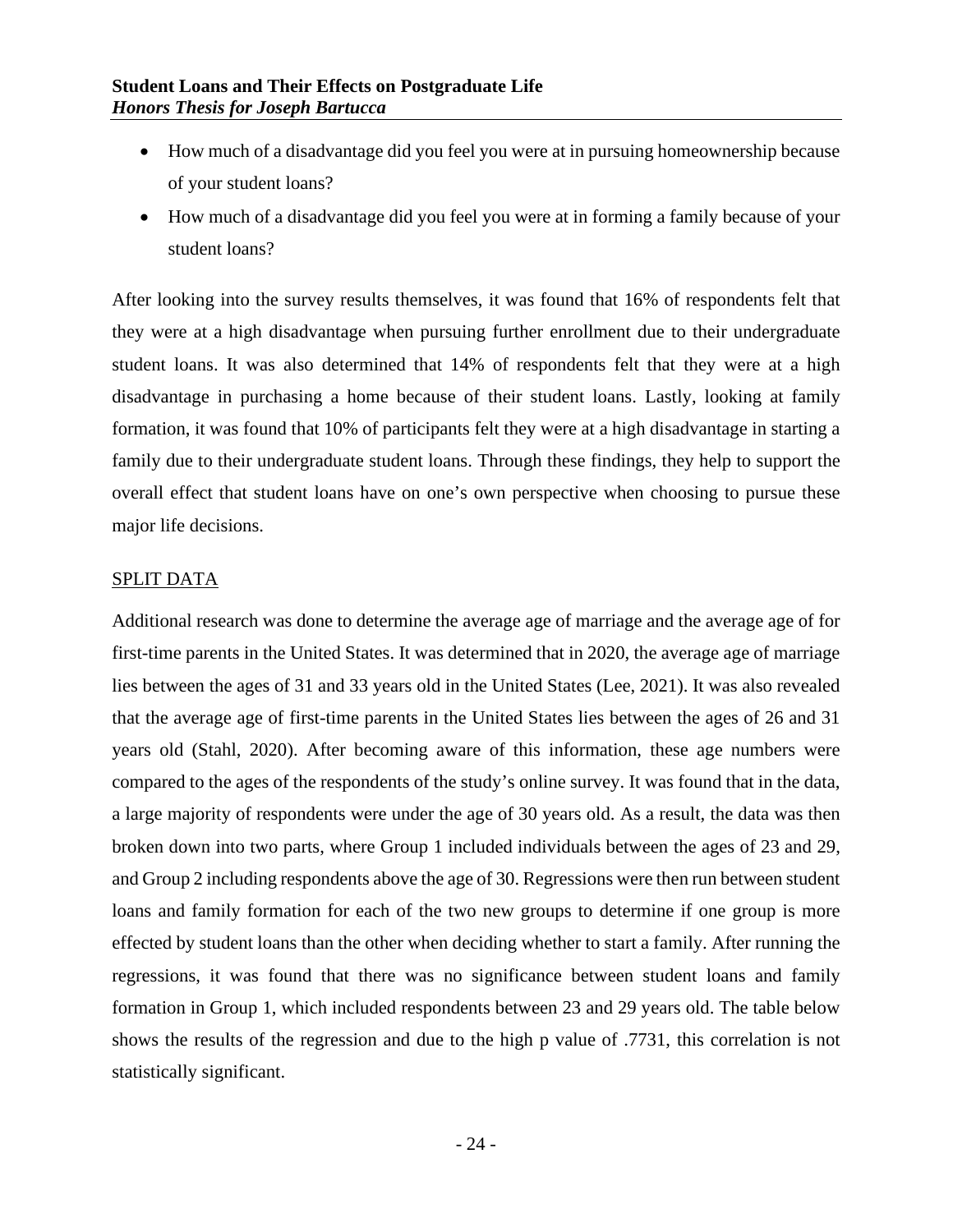|  |                                          | <b>Student Loans and Their Effects on Postgraduate Life</b> |  |
|--|------------------------------------------|-------------------------------------------------------------|--|
|  | <b>Honors Thesis for Joseph Bartucca</b> |                                                             |  |

| <b>Parameter Estimates</b> |           |    |                       |                   |         |         |  |  |
|----------------------------|-----------|----|-----------------------|-------------------|---------|---------|--|--|
| Variable                   | Label     | DF | Parameter<br>Estimate | Standard<br>Error | t Value | Pr >  t |  |  |
| Intercept                  | Intercept |    | 0.65000               | 0.10989           | 5.91    | < 0001  |  |  |
| Student Loans Student      | Loans     |    | $-0.03776$            | 0.13041           | $-0.29$ | 0.7731  |  |  |

However, after running the regression between student loans and family formation for Group 2, which included respondents above the age of 30, it was concluded that there is a moderate significance between the two variables at the 5% level. The table shows the results of the regression and due to the low p value of .0064, this correlation is moderately significant.

| <b>Parameter Estimates</b> |           |    |                       |                   |         |         |  |  |
|----------------------------|-----------|----|-----------------------|-------------------|---------|---------|--|--|
| Variable                   | Label     | DF | Parameter<br>Estimate | Standard<br>Error | t Value | Pr >  t |  |  |
| Intercept                  | Intercept |    | 0.23810               | 0.04970           | 4.79    | < 0001  |  |  |
| Student Loans Student      | Loans     |    | $-0.16518$            | 0.05959           | $-2.77$ | 0.0064  |  |  |

## <span id="page-25-0"></span>**RESULTS AND CONCLUSION**

After running regressions between student loan debt and factors such as continued education, homeownership, and family formation, the data indicates that that student loan debt does have an impact on postgraduate life decisions. According to the sample, student loan debt has the largest effect on continued education as the regressions that were run produced the largest significances when in direct comparison. Homeownership was also impacted by student loan debt as there were moderate significances between the two in terms of the sample that was used. Although student loan debt did play a role in one's decision to pursue these two decisions, family formation was not impacted by one's accumulation of student loan debt. However, after splitting that data into two groups, it was found that there was a moderate significance between the two variables among respondents above the age of 30 since these individuals are more inclined to begin starting families. Although the sample did not show any significance between the two variables, the sample itself may have impacted these results as it accounted solely for Bryant University graduates, focusing mainly on a private university located in the Northeast. As a result, if more time and resources had been devoted to this area of study, a larger sample of college graduates could have been obtained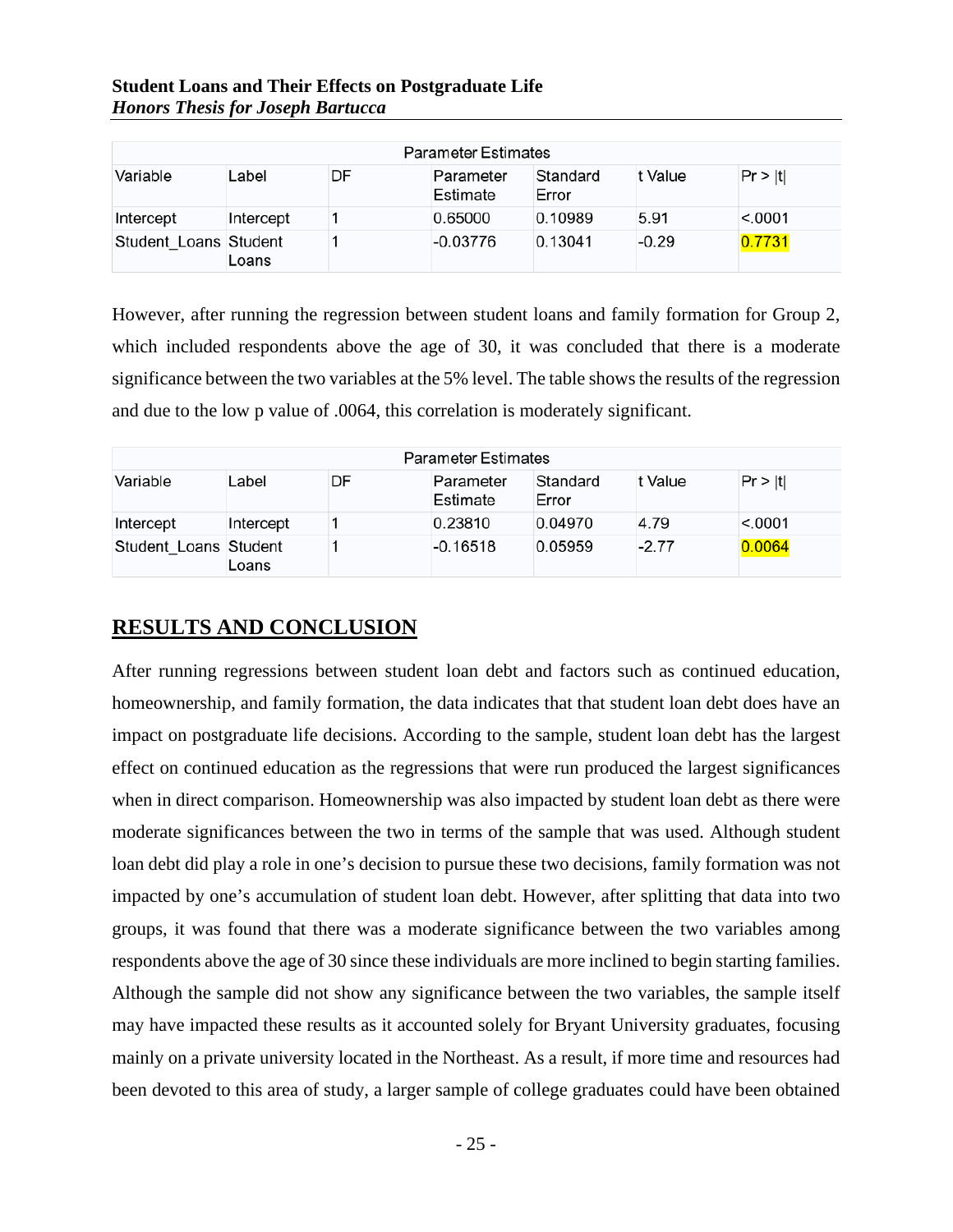to collect the data. Data from participants all throughout the country from both public and private universities could have been gathered to account for any discrepancies that may have been faced in terms of location and school type. If able to do so, a larger group of data could have been analyzed, increasing the overall significance of the analysis. However, the results of that data in which was analyzed are pleasing as it further contributes to research that has already been published, focusing on the topic of student loans and their effects on postgraduate life decisions.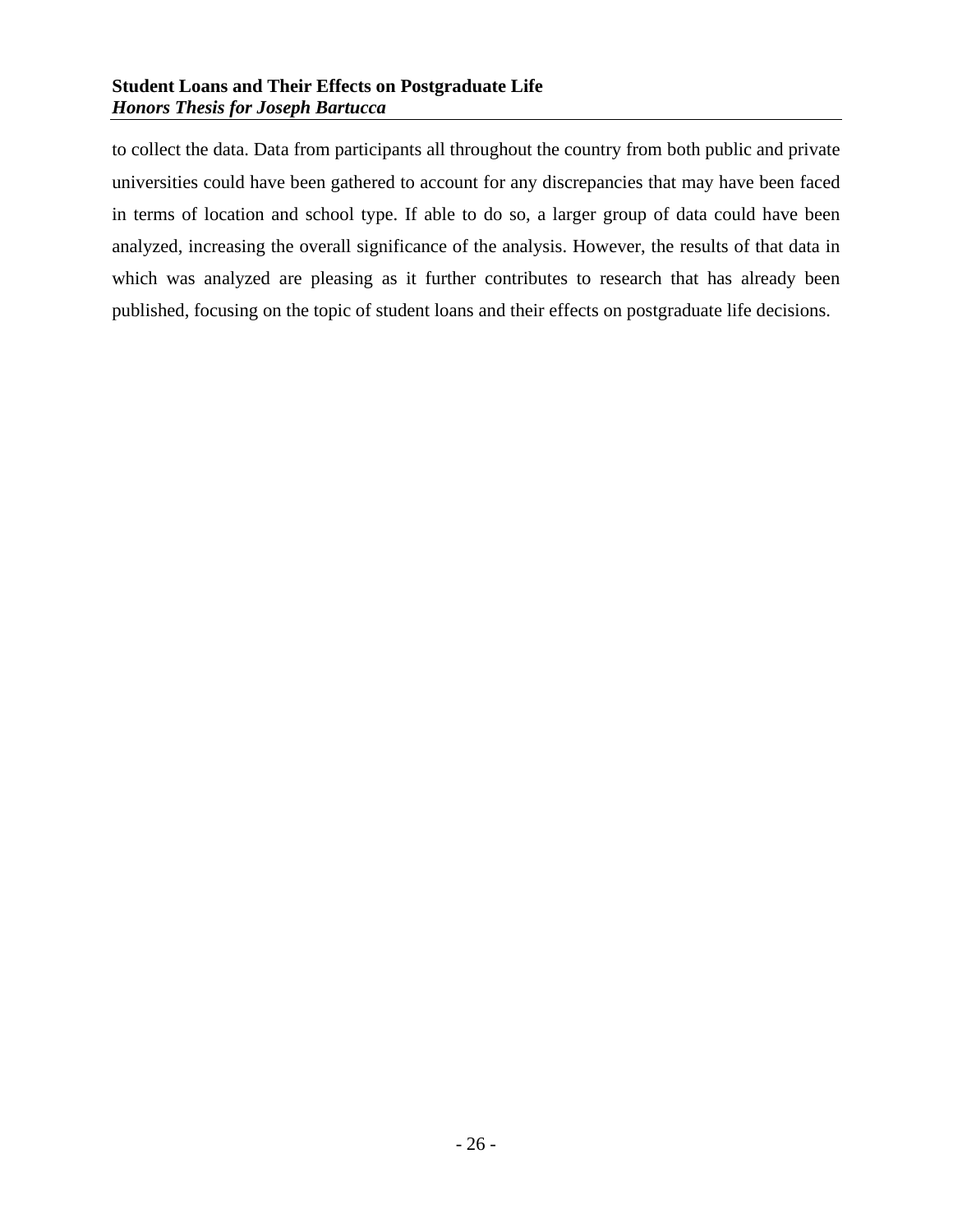#### <span id="page-27-0"></span>**REFERENCES**

- Baker, Amanda R., and Catherine P. Montalto. "Student Loan Debt and Financial Stress: Implications for Academic Performance." Journal of College Student Development, vol. 60, no. 1, 26 Jan. 2019, pp. 115–120.
- Chapman, Bruce; Lounkaewa, Kiatanantha. *Repayment Burdens with US College Loans*. The Australian National University Centre for Economic Policy Research. Discussion Paper No. 647, November 2010.
- Elliott, William, Grinstein-Weiss, Michal, & Nam, Ilsung. (2013). *Is Student Debt Compromising Homeownership as a Wealth-Building Tool?* (CSD Working Paper 13- 33). St. Louis, MO: Washington University, Center for Social Development.
- Fry, Richard. *Student Debt and Overall Economic Well-Being.* Pew Research Center's Social & Demographic Trends Project, 31 Dec. 2019.
- Georgiev, Georgi, et al. *Benefits of Real Estate Investment.* The Journal of Portfolio Management, vol. 29, no. 5, 2003, pp. 28–33.
- Houle, Jason N. and Berger, Lawrence, "Is Student Loan Debt Discouraging Homeownership among Young Adults?" (2015).Open Dartmouth: Faculty Open Access Articles. 2472.
- Kantrowitz, Mark. *Who Graduates with Excessive Student Loan Debt?* Student Aid Policy Analysis Papers. December 2015.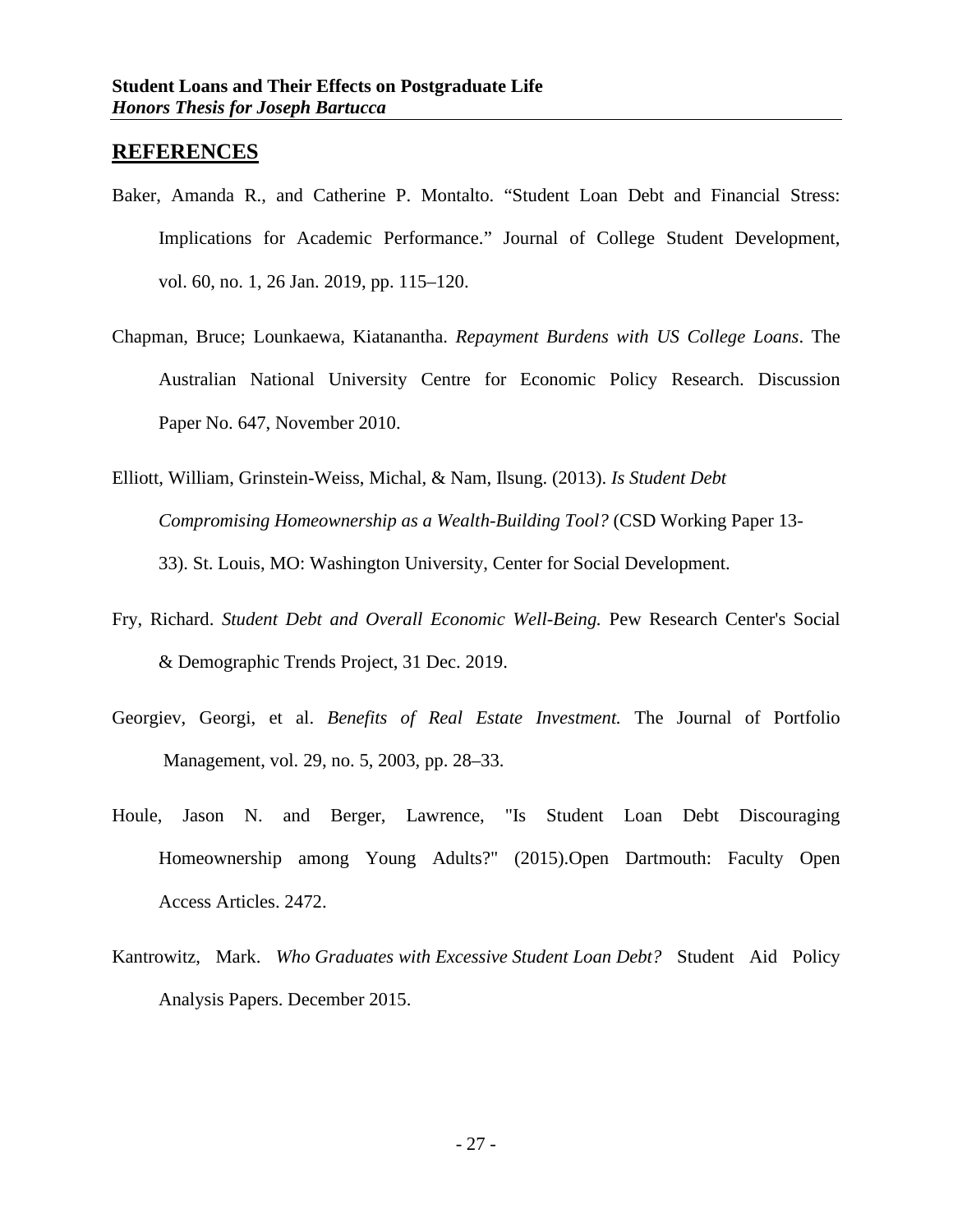Lee, E. (2021, February 02). This is the average age of marriage in the U.S. Retrieved April 3,

2021, from https://www.theknot.com/content/average-age-of-marriage

- Mezza, Alvaro, Daniel R. Ringo, Shane M. Sherlund, and Kamila Sommer (2016). On the Effect of Student Loans on Access to Homeownership, Finance and Economics Discussion Series 2016-010. Washington: Board of Governors of the Federal Reserve System.
- Shand, Jennifer M. *The Impact of Early-Life Debt on the Homeownership Rates of Young Households: An Empirical Investigation*. November 2007.
- Stahl, A. (2021, January 11). New study: Millennial women are delaying having children due to their careers. Retrieved April 3, 2021, from https://www.forbes.com/sites/ashleystahl/2020/05/01/new-study-millennial-women-are delaying-having-children-due-to-their-careers/?sh=6c32c914276a
- Velez, Erin, Melissa Cominole & Alexander Bentz (2019) *Debt Burden After College: The Effect of Student Loan Debt on Graduates' Employment, Additional Schooling, Family Formation, and Home Ownership*, Education Economics, 27:2, 186-206.
- Zhang, Lei. *Effects of College Educational Debt on Graduate School Attendance and Early Career and Lifestyle Choices*. Education Economics, vol. 21, no. 2, May 2013, pp. 154– 175.